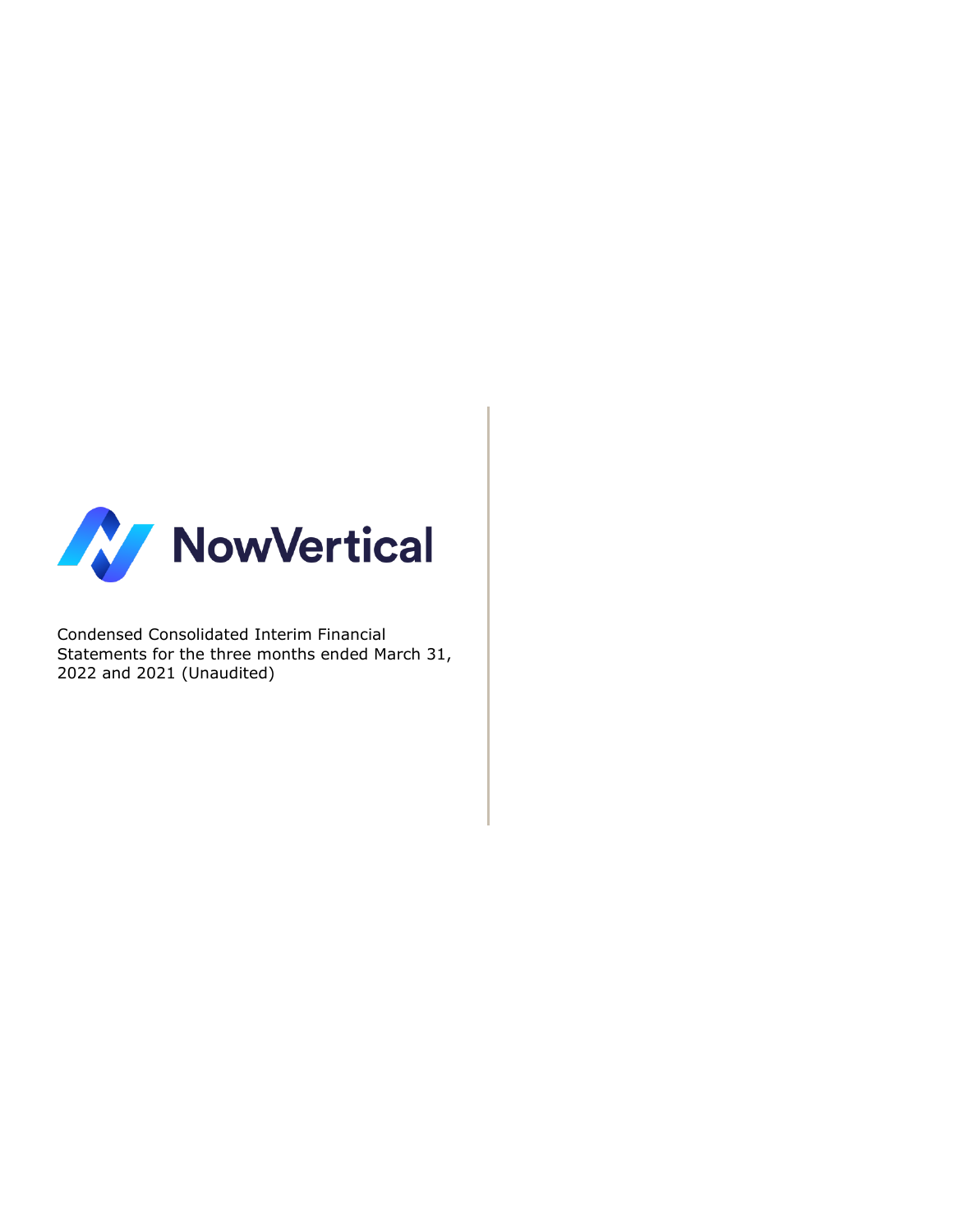# **NowVertical Group Inc.**

## **Condensed Consolidated Interim Statements of Financial Position**

Expressed in U.S. Dollars

|                                                                   |      | March 31,<br>2022         | December 31,<br>2021       |
|-------------------------------------------------------------------|------|---------------------------|----------------------------|
| Assets                                                            |      | (Unaudited)               | (Audited)                  |
|                                                                   | Note |                           |                            |
| Current assets:                                                   |      |                           |                            |
| Cash                                                              |      | \$<br>4,418,778           | \$<br>9,102,915            |
| Trade and other receivables                                       | 6    | 1,920,480                 | 518,453                    |
| Unbilled revenue                                                  | 6    | 953,907                   |                            |
| Taxes receivable                                                  |      | 326,242                   | 231,803                    |
| Prepaid expenses and other current assets                         |      | 417,588                   | 340,097                    |
|                                                                   |      | 8,036,995                 | 10,193,268                 |
| Non-current assets:                                               |      |                           |                            |
| Property and equipment, net                                       | 6    | 270,960                   | 15,924                     |
| Intangibles, net                                                  | 10   | 5,444,325                 | 3,962,569                  |
| Goodwill                                                          | 11   | 9,292,464                 | 6,908,953                  |
|                                                                   |      | 15,007,749                | 10,887,446                 |
|                                                                   |      |                           |                            |
| Total assets                                                      |      | \$<br>23,044,744          | \$<br>21,080,714           |
| Liabilities and Shareholders' Equity                              |      |                           |                            |
| Current liabilities:                                              |      |                           |                            |
| Accounts payable                                                  |      | \$<br>2,503,099           | \$<br>1,198,479            |
| Accrued expenses and other current liabilities                    |      | 2,987,226                 | 1,550,305                  |
| Income tax payable                                                |      | 117,688                   |                            |
| Loan payable and current portion of long-term debt                | 12   | 449,448                   | 765,037                    |
| Consideration payable related to acquired companies               | 7    | 3,556,755                 | 1,905,380                  |
| Equity and contingent consideration related to acquired companies | 7    | 659,000                   |                            |
| Deferred revenue                                                  | 8    | 1,455,381                 | 1,313,492                  |
|                                                                   |      | 11,728,597                | 6,732,693                  |
|                                                                   |      |                           |                            |
| Non-current liabilities:                                          |      |                           |                            |
| Contingent consideration payable related to acquired companies    | 7    | 446,000                   |                            |
| Consideration payable related to acquired companies               |      |                           | 1,435,250                  |
| Long-term debt<br>Deferred revenue                                | 12   | 640,979                   | 653,714                    |
|                                                                   | 8    | 7,143                     | 10,218                     |
| Warrants liability                                                |      | 741,121                   | 1,460,943                  |
| Deferred tax liability                                            |      | 372,799<br>2,208,042      | 25,399                     |
|                                                                   |      |                           | 3,585,524                  |
| <b>Total liabilities</b>                                          |      | 13,936,639                | 10,318,217                 |
|                                                                   |      |                           |                            |
| Shareholders' equity:                                             |      |                           |                            |
| Common shares                                                     |      | 22,666,966                | 22,580,976                 |
| Contributed surplus                                               |      | 4,005,353                 | 3,943,943                  |
| Foreign currency translation reserve                              |      | 95,841                    | 77,164                     |
| Accumulated deficit                                               |      | (17,660,055)<br>9,108,105 | (15,839,586)<br>10,762,497 |
|                                                                   |      |                           |                            |
| Total liabilities and shareholders' equity                        |      | \$<br>23,044,744          | \$<br>21,080,714           |

Subsequent events (Note 19)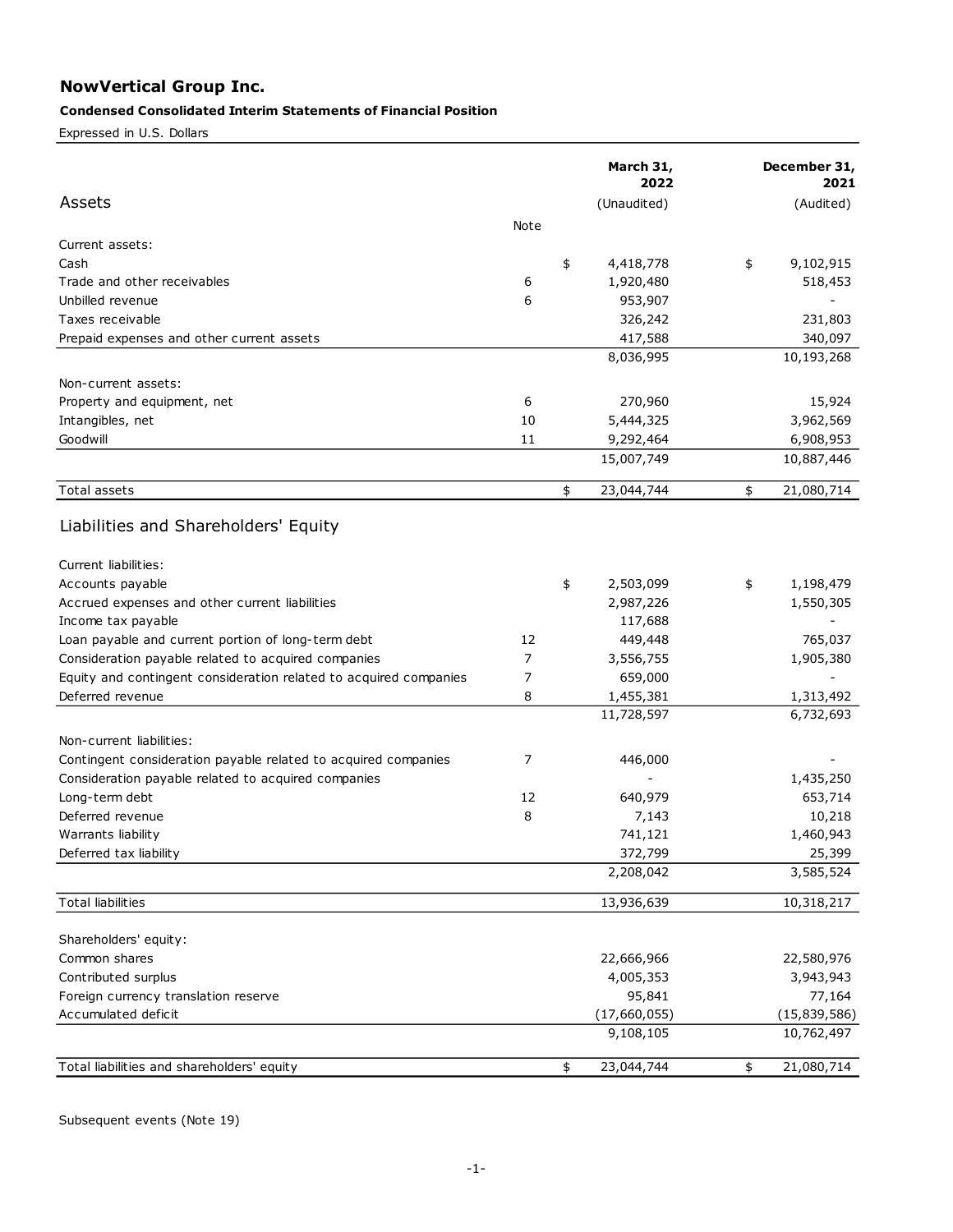### **NowVertical Group Inc. Condensed Consolidated Interim Statements of Loss and Comprehensive Loss**

(Unaudited) Expressed in U.S. Dollars

|                                                                                               |      | Three months ended<br>March 31, 2022 |                 | Three months ended<br>March 31, 2021 |
|-----------------------------------------------------------------------------------------------|------|--------------------------------------|-----------------|--------------------------------------|
|                                                                                               | Note |                                      |                 |                                      |
| Revenue                                                                                       | 8    | \$<br>2,594,445                      | \$              | 318,707                              |
| Cost of revenue                                                                               |      | 1,209,924                            |                 | 143,631                              |
| Gross profit                                                                                  |      | 1,384,521                            |                 | 175,076                              |
| Administrative expenses                                                                       | 16   | 3,116,624                            |                 | 1,702,246                            |
| Loss from operations                                                                          |      | (1,732,103)                          |                 | (1,527,170)                          |
| Other expense:                                                                                |      |                                      |                 |                                      |
| Interest expense, net                                                                         |      | (40, 280)                            |                 | (99, 658)                            |
|                                                                                               |      | (40, 280)                            |                 | (99, 658)                            |
| Loss before income taxes                                                                      |      | (1,772,383)                          |                 | (1,626,828)                          |
| Income tax expense                                                                            | 14   | 48,086                               |                 | 22,456                               |
| <b>Net loss</b>                                                                               |      | \$<br>(1,820,469)                    | $\overline{\$}$ | (1,649,284)                          |
| Foreign currency translation adjustment                                                       |      | 18,677                               |                 |                                      |
| Other comprehensive income                                                                    |      | 18,677                               |                 |                                      |
| Total comprehensive loss                                                                      |      | \$<br>(1,801,792)                    | \$              | (1,649,284)                          |
| Net loss per share, basic and diluted<br>Weighted average number of shares, basic and diluted |      | \$<br>(0.03)<br>62,047,393           | \$              | (0.10)<br>15,966,734                 |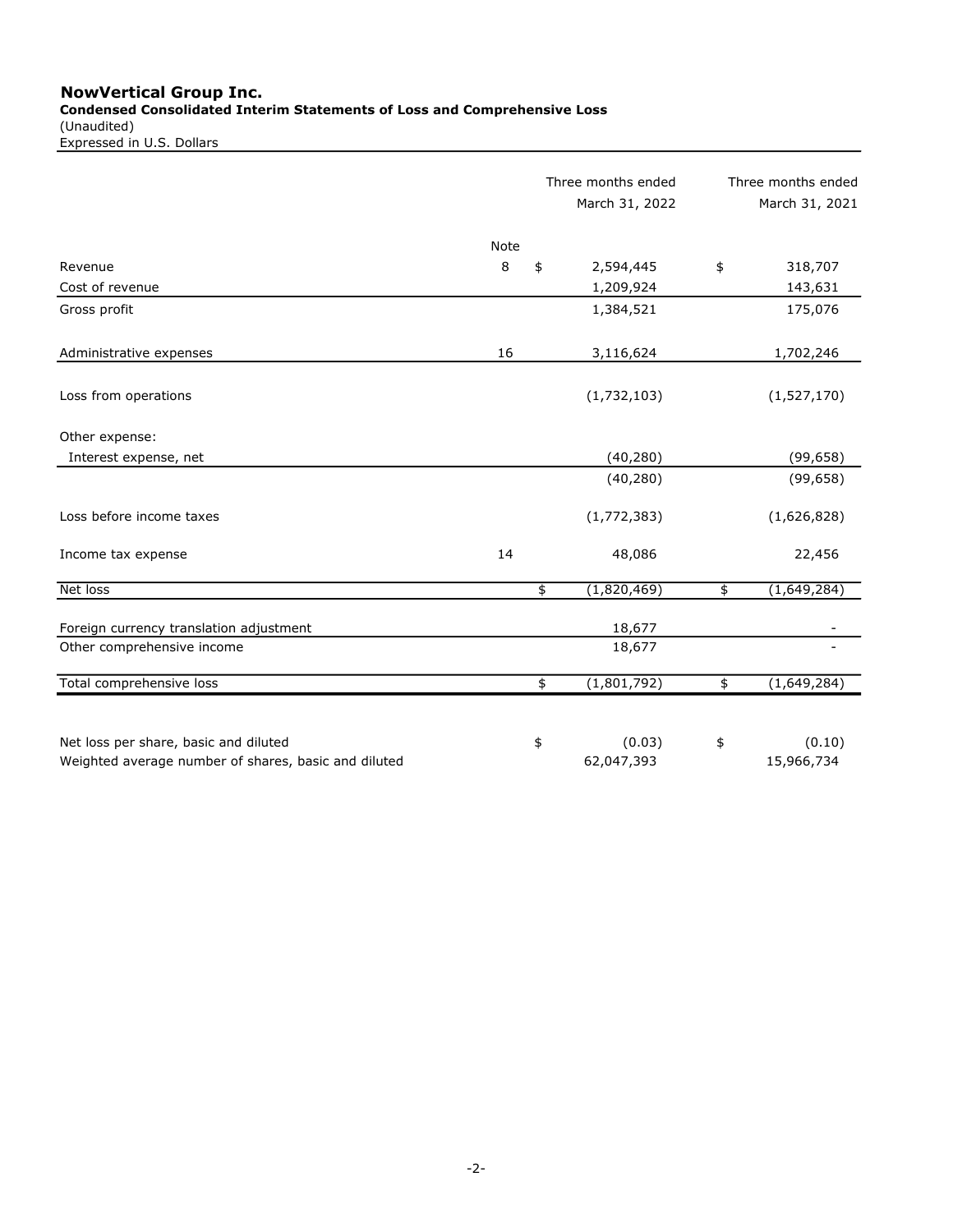#### **NowVertical Group Inc. Condensed Consolidated Interim Statements of Shareholders' Equity**

(Unaudited) Expressed in U.S. Dollars

|                                         |      |               |                         | Contributed | Foreign currency         | Accumulated    |             |
|-----------------------------------------|------|---------------|-------------------------|-------------|--------------------------|----------------|-------------|
| Three months ended March 31, 2022:      |      |               | Issued capital - Common | surplus     | translation reserve      | <b>Deficit</b> | Total       |
|                                         |      | <b>Shares</b> | Amount                  |             |                          |                |             |
|                                         | Note |               |                         |             |                          |                |             |
| Balances at January 1, 2022             |      | 62,042,153    | 22,580,976              | 3,943,943   | 77,164                   | (15,839,586)   | 10,762,497  |
| Net loss                                |      |               |                         |             |                          | (1,820,469)    | (1,820,469) |
| Share-based compensation expense        | 13   |               |                         | 73,330      |                          |                | 73,330      |
| Exercise of stock options               | 13   | 5,968         | 11,920                  | (11,920)    |                          |                |             |
| Equity adjustment per IAS 29            |      |               | 74,070                  |             |                          |                | 74,070      |
| Foreign currency translation adjustment |      |               |                         |             | 18,677                   |                | 18,677      |
| Balances at March 31, 2022              |      | 62,048,121    | 22,666,966              | 4,005,353   | 95,841                   | (17,660,055)   | 9,108,105   |
|                                         |      |               |                         |             |                          |                |             |
|                                         |      |               |                         |             |                          |                |             |
|                                         |      |               |                         | Contributed | Foreign currency         | Accumulated    |             |
| Three months ended March 31, 2021:      |      |               | Issued capital - Common | surplus     | translation reserve      | <b>Deficit</b> | Total       |
|                                         |      | <b>Shares</b> | Amount                  |             |                          |                |             |
| Balances at January 1, 2020             |      | 28,601,160    | 2,587,463               |             |                          | (1,979,197)    | 608,266     |
| Net loss                                |      |               |                         |             | $\overline{\phantom{a}}$ | (1,649,284)    | (1,649,284) |
| Vesting of restricted shares            | 13   | 10,752        |                         |             |                          |                |             |
| Share-based compensation expense        | 13   |               |                         | 214,863     |                          |                | 214,863     |
| Balances at March 31, 2021              |      | 28,611,912    | 2,587,463               | 214,863     | ٠                        | (3,628,481)    | (826,155)   |

On March 19, 2021, the Company effected a forward stock split such that 1 outstanding common share in the capital of the Company was converted into 148.13499 common shares, with fractional interests, if any, being rounded to the nearest whole number. All share amounts have been stated on a post-forward share split basis.

On June 28, 2021, in connection with the completion of its reverse takeover, the Company effected a forward stock split such that 1 outstanding common share in the capital of the Company was exchanged and transferred for 1.778 Subordinate Voting Shares or Proportionate Voting Shares. All share amounts have been stated on a post-forward share split basis. See Note 5.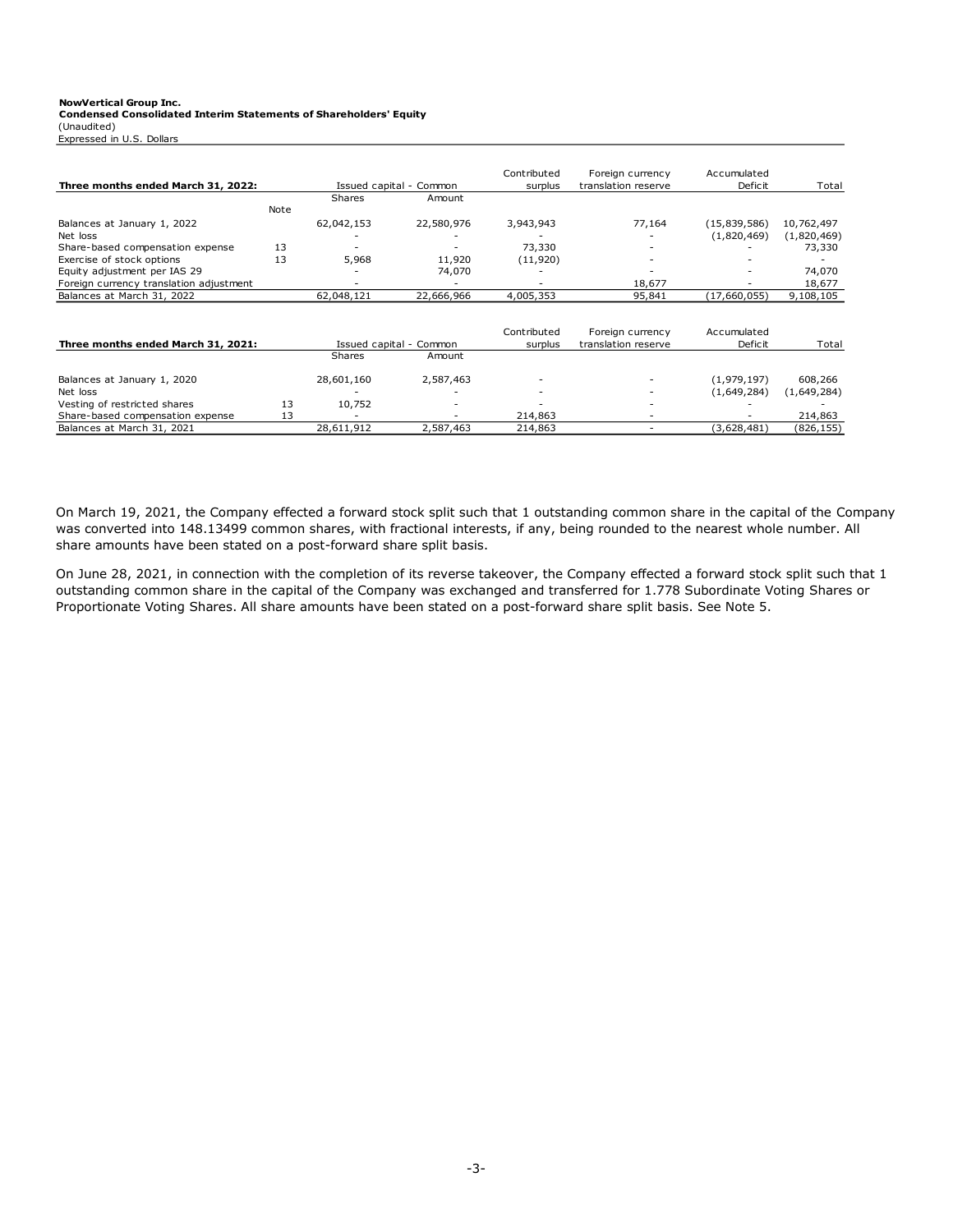## **NowVertical Group Inc.**

#### **Condensed Consolidated Interim Statements of Cash Flows**

(Unaudited) Expressed in U.S. Dollars

|                                                    | Note | Three months ended<br>March 31, 2022 | Three months ended<br>March 31, 2021 |
|----------------------------------------------------|------|--------------------------------------|--------------------------------------|
| Cash flows from (used in) operating activities:    |      |                                      |                                      |
| Net loss                                           |      | \$<br>(1,820,469)                    | \$<br>(1,649,284)                    |
| Non-cash adjustments                               | 15   | (452, 844)                           | (1, 359, 943)                        |
| Net changes in working capital                     | 15   | 269,945                              | 754,567                              |
| Interest accretion expense                         |      | 23,997                               |                                      |
|                                                    |      | (1, 979, 371)                        | (2, 254, 660)                        |
| Cash flows from (used in) investing activities:    |      |                                      |                                      |
| Acquisitions of subsidiaries, net of cash acquired | 6    | (2,337,424)                          |                                      |
| Purchase of property and equipment                 |      | (33, 719)                            |                                      |
|                                                    |      | (2,371,143)                          |                                      |
| Cash flows from (used in) financing activities:    |      |                                      |                                      |
| Proceeds from borrowings                           |      |                                      | 2,423,017                            |
| Repayment of deferred financing costs              |      |                                      | (183, 610)                           |
| Repayment of borrowings                            | 12   | (352, 300)                           | (23, 412)                            |
| Repayment of leasing liabilities                   |      |                                      | (921,000)                            |
|                                                    |      | (352, 300)                           | 1,294,995                            |
| Effect of exchange rates on cash                   |      | 18,677                               |                                      |
| Net change in cash and cash equivalents            |      | (4,684,137)                          | (959, 665)                           |
| Cash and cash equivalents, beginning of period     |      | 9,102,915                            | 1,252,942                            |
| Cash and cash equivalents, end of period           |      | \$<br>4,418,778                      | \$<br>293,277                        |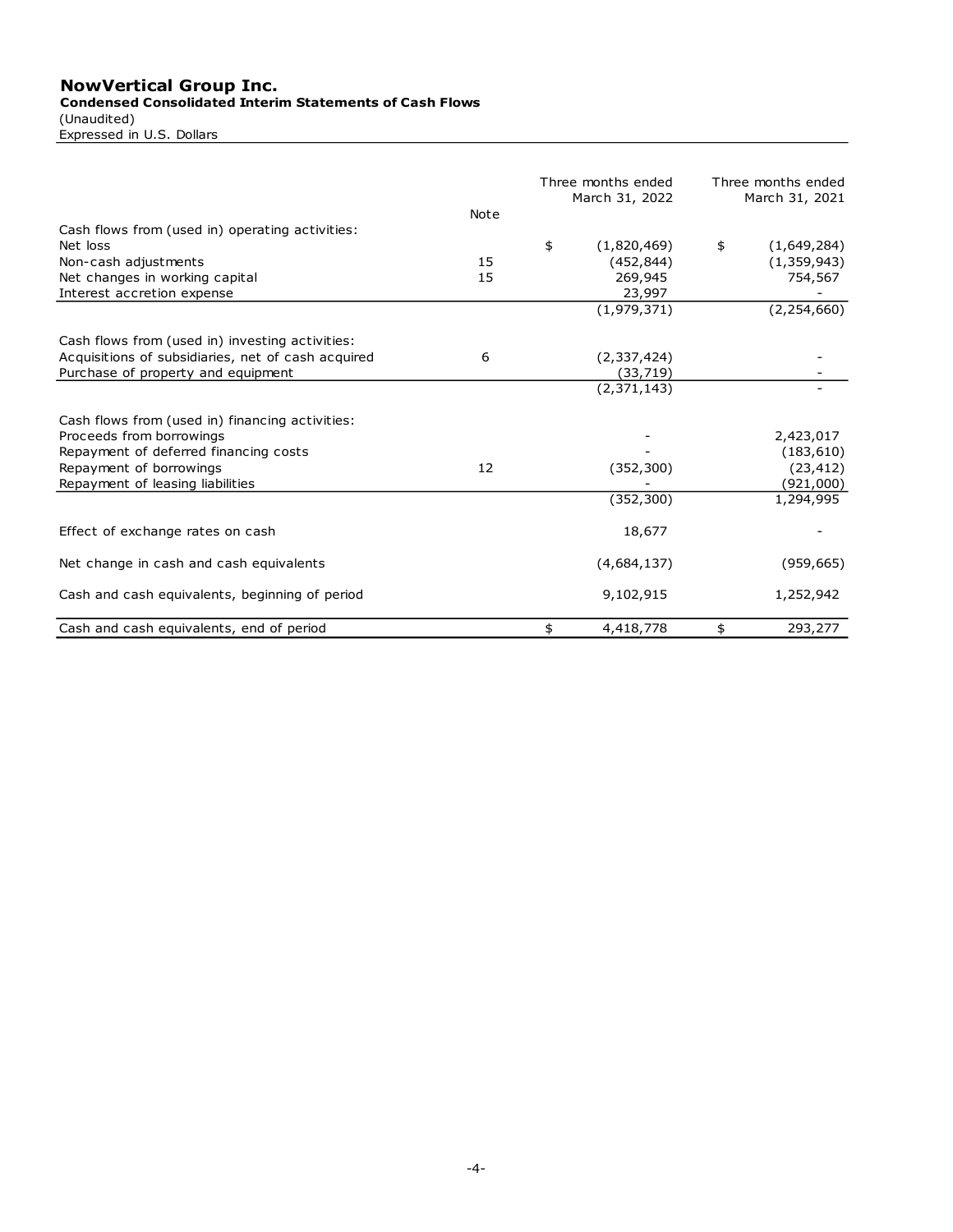(Expressed in U.S Dollars, except share information and unless otherwise noted) (Unaudited)

### **1. Background and nature of operations**

NowVertical Group Inc. and its subsidiaries (together referred to as the "Company") is an Ontario corporation that is listed on the TSX Venture Exchange (the "TSXV") under the symbol "NOW". Prior to its name change in connection with the closing of the transaction discussed below, the Company was a capital pool company on the TSXV known as Good2Go Corp. ("G2G").

On March 22, 2021, G2G entered into a share purchase agreement with NowVertical Group, Inc. ("NVG"), an entity incorporated in Delaware, US on September 22, 2020, which contemplated the acquisition by G2G of all the issued and outstanding shares of NVG (the "Transaction"). The Transaction, which was structured as a "three-cornered" amalgamation and a reverse triangular merger, constituted a reverse takeover of G2G by NVG and the Qualifying Transaction of G2G under the CPC. Coincident with the Transaction's closing on June 28, 2021, G2G changed its (i) name to Now Vertical Group Inc., (ii) symbol on the TSXV to "NOW", and (iii) year-end from February 28 to December 31 to conform with that of NVG. NVG was identified as the accounting acquirer and as such, these financial statements represent a continuation of NVG's financial statements (see Note 5).

As a matter of emphasis, note that the ultimate public entity, NowVertical Group Inc. does not have a comma (",") in its legal name, whereas the US operating company, NowVertical Group, Inc. does have a comma in its legal name. Post the Transaction, the combined businesses of G2G and NVG are sometimes referred to below as the "Resulting Issuer".

The Company is a big data, analytics and vertical intelligence company. The Company's operating segments are Origin, Solutions, CoreBI and Affinio. The registered office of the Company is located at 333 Bay Street, Suite 3400 Toronto, Ontario M5H 2S7 and its head office is located at 7750 Okeechobee Blvd STE 4-2024, West Palm Beach FL 33411.

**Impact of COVID-19** – The outbreak of the COVID-19 pandemic and the worldwide government response to mitigate the pandemic's spread have influenced the overall performance of the Company. The extent of the impact of COVID-19 on the Company's operational and financial performance will depend on certain developments, including the duration and spread of the outbreak, and impact on the Company's customers, employees, and vendors, all of which are uncertain and cannot be predicted. At this point, the extent of which COVID-19 may impact the Company's financial condition or results of operations is uncertain. The Company cannot reasonably estimate the length or severity of this pandemic, but it does not anticipate a material adverse impact on its financial position, its results of operations or cash flows through at least the next twelve months from when these financial statements have been issued.

### **2. General information, statement of compliance and going concern assumption**

These condensed consolidated interim financial statements are presented for the three months ended March 31, 2022 in United States dollars (USD), which is the reporting currency of the Company, on a going concern basis.

These condensed consolidated interim financial statements have been prepared in accordance with IAS 34 "Interim Financial Reporting". Certain prior period amounts have been reclassified to conform with the current year presentation in the segment disclosure, the Statement of Loss and Comprehensive Loss, the note disclosure for the Statement of Cash Flows, and the presentation of equity. These condensed consolidated interim financial statements do not include all the information required in annual financial statements prepared in accordance with International Financial Reporting Standards ("IFRS") and should be read in conjunction with the consolidated financial statements for the year ended December 31, 2021.

The interim financial statements were approved for issue by the Board of Directors on May 25, 2022.

#### **Going Concern**

These condensed consolidated interim financial statements have been prepared in accordance with IFRS, which contemplates continuation of the Company as a going concern. However, during the period from its inception on September 22, 2020 to March 31, 2022, the Company has experienced operating losses and negative cash flows from operations. Whether and when the Company can attain profitability and positive cash flows from operations is uncertain. Continued operations of the Company depend upon the Company's ability to meet its financing requirements on a continuing basis, to continue to have access to financing, and to generate positive operating results. These material uncertainties raise substantial doubt about the Company's ability to continue as a going concern. These condensed consolidated interim financial statements have been prepared on a going concern basis and, as such, do not include any adjustments that might result from the outcome of this uncertainty or the recoverability and classification of recorded asset amounts or amounts and classifications of liabilities that might be necessary should the Company be unable to continue in existence.

Management intends to improve revenue and profitability of existing business by leveraging internal sales channels and other cross-entity synergies. The Company plans to raise additional funds through a financing and to fund new acquisitions under a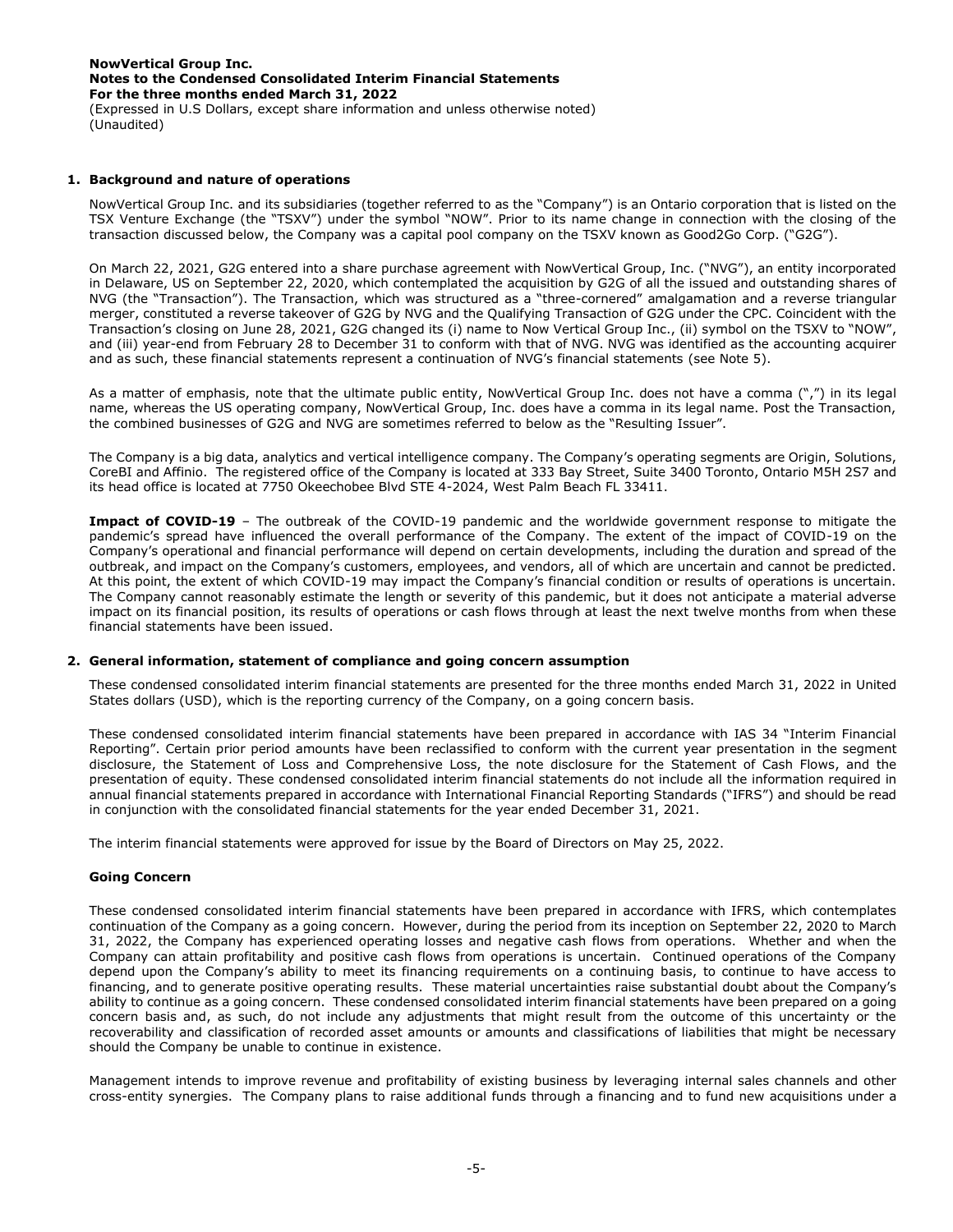(Expressed in U.S Dollars, except share information and unless otherwise noted) (Unaudited)

new long-term acquisition credit facility being sought by the Company. The Company has raised over \$16.0 million in net cash from equity and convertible notes to date.

The Company intends to rely primarily on cash flows from operations and financings for its day-to-day operating needs and additional financing through a credit facility to achieve its acquisition strategy. There can be no assurance, however, that the Company can reach profitability, raise equity, or close a new long-term credit facility for acquisitions.

### **Company information**

The condensed consolidated interim financial statements of the Company include:

NowVertical Group Inc. (formerly Good2Go Corp.), Parent Company, Ontario, Canada.

NowVertical Group, Inc., principal operating company, Delaware, USA, 100% owned by NowVertical Group Inc.

Signafire Technologies Inc., data analytics software, Delaware, USA, 100% owned by NowVertical Group, Inc.

Seafront Analytics, LLC, data analytics and consulting services, Delaware, USA, 100% owned by NowVertical Group, Inc.

NowVertical Canada, Inc., administrative support, Ontario, Canada, 100% owned by NowVertical Group Inc.

Integra Data and Analytic Solutions Corp., Alberta, Canada, 100% owned by NowVertical Canada, Inc.

NowVertical UK Ltd., data analytics and compliance software, UK, 100% owned by NowVertical Group Inc.

Robert Baratheon Ltd., data analytics and compliance software, Israel, 100% owned by NowVertical Group Inc.

Affinio Inc., Canada, 100% owned by the NowVertical Group Inc.

Affinio Holdings Inc., data analytics software, Canada, 100% owned by Affinio Inc.

CoreBI S.A., data analytics services, Argentina, 90% owned by NowVertical Group Inc. and 10% owned by NowVertical Group, Inc.

CoreBI S.A.S., data analytics services, Colombia, 100% owned by NowVertical Group Inc.

Exonar Ltd., data privacy software, UK, 100% owned by NowVertical UK Ltd.

NOW Guardian Inc., administrative support, Delaware, USA, 100% owned by NowVertical Group Inc.

#### **3. Standards, amendments, and interpretations to existing standards that are not yet effective and have not been adopted early by the Company**

Management anticipates that all relevant pronouncements will be adopted for the first period beginning on or after the effective date of the pronouncements. There were no new Standards, amendments and interpretations adopted in the current period.

#### **4. Summary of significant accounting policies**

The condensed consolidated interim financial statements have been prepared in accordance with the accounting policies adopted in the Company's most recent audited financial statements for the period ended December 31, 2021, in addition to the following significant accounting policies adopted during the period related to the acquisition of CoreBI in Argentina:

#### *Classification of Argentina as a hyper-inflationary economy*

The Argentinian economy was designated as hyperinflationary since July 1, 2018. As a result, application of IAS 29, Financial Reporting in Hyperinflationary Economies ("IAS 29") has been applied to CoreBI S.A., whose functional currency is the Argentinian Peso. The application of IAS 29 includes: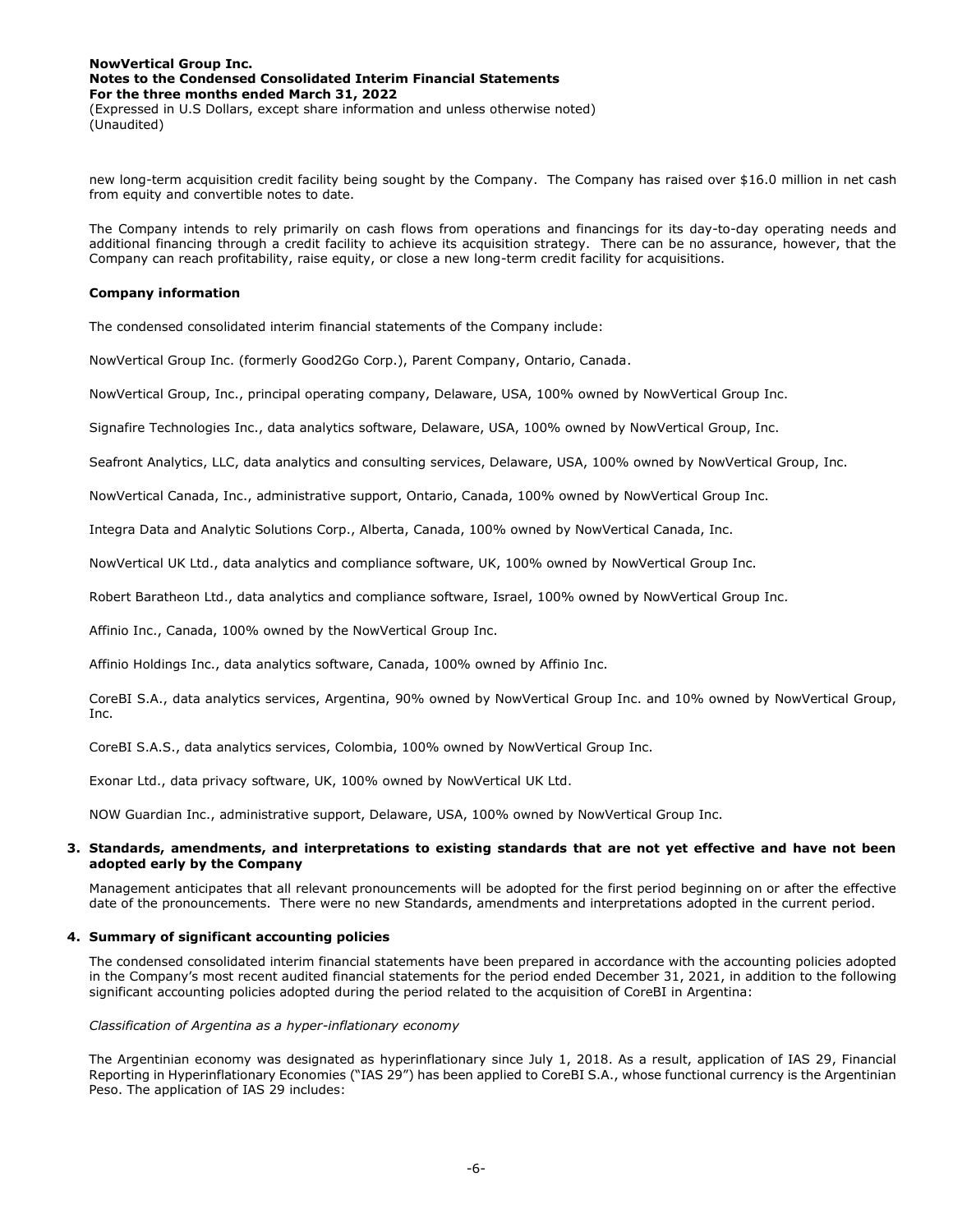(Expressed in U.S Dollars, except share information and unless otherwise noted) (Unaudited)

- Adjustment of historical cost non-monetary assets and liabilities for the change in purchasing power caused by inflation from the date of initial recognition to the balance sheet date;
- Adjustment of the statement of operations for inflation during the reporting period:
- Translation of the statement of operations at the period end foreign exchange rate instead of an average rate; and
- Adjustment of the statement of operations to reflect the impact of inflation and exchange rate movement on holding monetary assets and liabilities in local currency.

On the application of IAS 29, the Company used the conversion coefficient derived from the national consumer price index, the IPC Nacional (the "IPC"). The level of the IPC on March 31, 2022 was 676.06, which represents an increase of 6.7% over the IPC of 633.43 on February 16, 2022, when CoreBI S.A. was acquired. As a result of the change in the conversion coefficient during the period from acquisition to the reporting period date, the Company recognized a net monetary loss of \$108,996 to adjust transactions recorded during the period into the measuring unit current as of March 31, 2022.

As per IAS 21, The Effects of Changes in Foreign Exchange Rates, all amounts (i.e., assets, liabilities, equity and expenses) are translated at the closing foreign exchange rate at the date of the most recent consolidated statement of financial position, except that comparative amounts are not adjusted for subsequent changes in the price level or subsequent changes in exchange rates.

### **4.1 Significant management judgement in applying accounting policies and estimation uncertainty**

In preparing these condensed consolidated interim financial statements, management makes a number of judgements, estimates and assumptions that affect reported amounts of assets, liabilities, revenue and expenses and the disclosure of contingent assets and liabilities. The most significant judgements pertain to its revenue recognition, business combinations, share-based compensation, accounting for the warrants liability, accounting for contingent consideration related to acquired companies, and accounting for an obligation to issue shares in the future.

### *Recognition of revenue over time or at a point in time*

For one of the Company's software maintenance contracts, significant judgement is required to assess whether control of the related performance obligation(s) transfers to the customer over time or at a point in time in accordance with IFRS 15. The Company satisfies its performance obligation as it performs the work outlined in the statement of work each month. Revenues are recognized at an amount that corresponds directly with its performance over time. The Company assesses that it has a right to payment for its performance throughout the contract period and recognizes revenue over time. The customer is billed at the beginning of the contract period. Revenue is recorded as the performance obligation is satisfied.

### *Business combinations*

The Company uses various valuation techniques, including utilizing a third-party valuation company, to determine the fair values of certain assets and liabilities acquired in a business combination. In particular, the fair value of contingent consideration is dependent on the outcome of many variables, including the acquirees' future profitability (see Note 6).

### *Share-based compensation*

The Company measures the cost of equity-settled transactions by reference to the fair value of the equity instruments at the date at which they are granted. Estimating fair value for share-based payment transactions requires determining the most appropriate valuation model, which is dependent on the terms and conditions of the grant. This estimate also requires determining the most appropriate inputs to the valuation model including the expected life of the share option, risk free interest rate, volatility and forfeiture rates and making assumptions about them.

#### *Accounting for financing and determination of fair value of warrants liability*

The determination of the accounting treatment for the December 2021 Unit Offering is an area of significant management judgment which involved the determination of whether the warrants issued should be classified as equity or as liabilities. The warrants were classified as liabilities due to the existence of an adjustment to the exercise price in the event of a rights offering at less than 95% of the 20-day Volume Weighted Average Price and will be measured at fair value through profit and loss (mark to market) at each reporting period.

#### *Accounting for contingent consideration*

The determination of the accounting treatment for contingent consideration related to acquisitions is an area of significant management judgment which involves the determination of whether the contingent consideration is purchase price consideration or compensation, whether it should be classified as equity or as a liability, and how to measure the fair value of the potential future payments. The contingent consideration related to the CoreBI acquisition is considered purchase price consideration, is classified as a liability, and is measured at fair value through profit and loss (mark to market) at each reporting period. The fair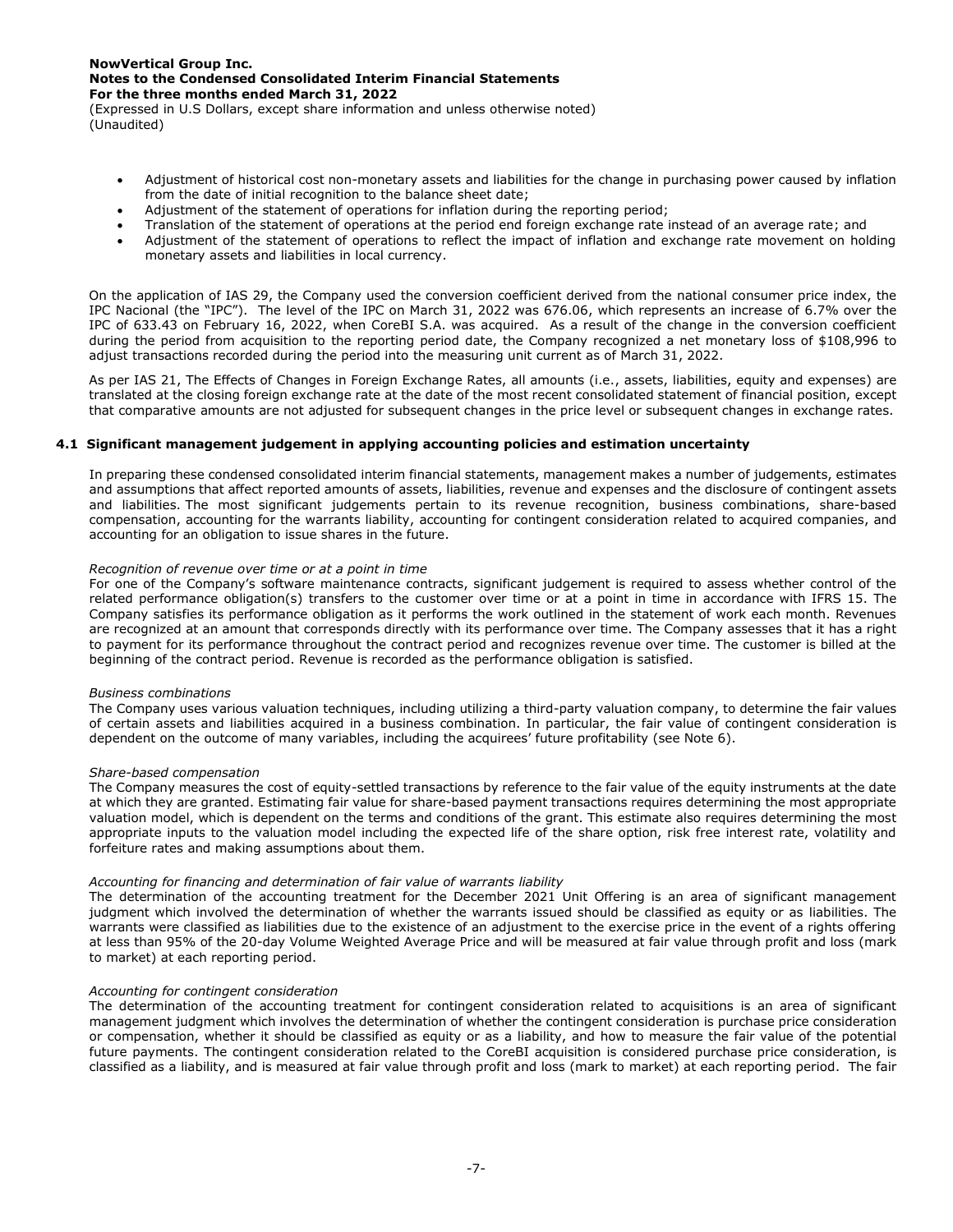(Expressed in U.S Dollars, except share information and unless otherwise noted) (Unaudited)

value is measured using a Monte Carlo simulation model which requires several significant management estimates, including share price volatility.

### *Accounting for future obligation to issue shares*

The determination of the accounting treatment for a future obligation to issue shares is an area of significant management judgment which involved the determination of whether the shares to be issued should be classified as equity or as liabilities, and the fair value of the obligation. The future share issuance related to the Exonar acquisition was classified as a liability since the number of shares to be issued is variable (due to the existence of a floor price) and the Company has an option to make a cash payment. The fair value of the liability was measured using a Monte Carlo simulation model and will be measured at fair value through profit and loss (mark to market) at each reporting period.

### **5. Details of and accounting for the reverse takeover transaction**

The shares used to effect the Transaction described in Note 1 are referred to as the NowVertical Resulting Issuer Shares.

Immediately prior to the close of the Transaction:

- G2G amended its articles of incorporation to reclassify its common shares as Class A Subordinate Voting Share (the "Subordinate Voting Shares" or "SVS"), and then completed a share consolidation of one SVS for 4.5 G2G preconsolidation common shares. As a result of the share consolidation, G2G had 1,202,593 post-consolidation SVS outstanding pre-Transaction and 90,000 granted post-consolidation stock options. Upon completion of the Transaction, G2G shareholders received one NowVertical Resulting Issuer Share for each G2G SVS. G2G's articles of amendment also created a new class of shares, the Class B Proportionate Voting Shares (the "Proportionate Voting Shares" or "PVS").
- Pursuant to a private placement financing discussed below under the heading "Concurrent Financings in March and April 2021", Finco issued 8,394,000 common shares, which were then exchanged for 8,394,000 SVS upon completion of the Transaction. Immediately following this, shareholders of Finco and G2G effected the combination of Finco and 2824877 Ontario Inc. ("Pubco Sub"), a wholly owned subsidiary of G2G in order to create "Amalco" which continued in the name of NVG Canada Finco, Inc., being the corporation resulting from the three-cornered amalgamation among Finco, Pubco sub and G2G. Each share of Pubco Sub held by G2G was cancelled and in consideration therefor, G2G received 1 share of the post-amalgamation NVG Canada Finco, Inc. such that G2G held 100 shares of such entity. Pubco Sub was amalgamated into NVG Canada Finco on June 28, 2021 and NVG Canada Finco, Inc., was dissolved after the completion of the transaction.
- Each of the 587,580 warrants issued to the agents in connection with the subscription receipt financing were exchanged for an equivalent number of warrants in the Resulting Issuer, exercisable into such an equivalent number of SVS (see Note 12).

At closing of the Transaction:

- The convertible notes issued by NVG in February and March 2021 (collectively the "Convertible Notes", see Note 15) were converted, pursuant to their terms, into 2,199,561 shares of NVG, and then exchanged for 3,910,814 shares of the Company on a 1.778 to 1 basis.
- Each of the 2,455,162 restricted stock units ("RSUs", see Note 12) granted in NVG vested in their entirety and settled for 2,455,162 common shares of NVG (the "Vested RSUs"). The Vested RSUs were then exchanged for 4,365,275 SVS of G2G.
- Each NVG shareholder exchanged its NVG shares with G2G for:
	- o In the case of US resident NVG shareholders (other than in connection with the Vested RSUs described above), 1.778 PVS for each 100 NVG shares exchanged; and
	- o In the case of non-US NVG shareholders (other than in connection with the Vested RSUs described above), 1.778 SVS for each NVG share exchanged.
- Each of the 144,874 warrants issued by NVG to the agents in connection with the convertible note financing in February and March 2021 were exchanged on a 1.778 to 1 basis for warrants exercisable into SVS of the Resulting Issuer such that those certain agents held an aggregate of 257,586 warrants in connection with the convertible note financing.
- The 2021 Equity Incentive Plan of NVG was dissolved and replaced by a legacy equity incentive plan established by the Resulting Issuer (the "Legacy Plan"). Existing stock option holders in NVG received 1.778 options to acquire shares in the capital of the Resulting Issuer for each NVG stock option held immediately before the Transaction under the Legacy Plan. The Resulting Issuer also established an omnibus equity incentive plan for new equity incentive grants going forward.
- As a result of the Transaction, G2G became the sole shareholder of NVG.

The Transaction did not qualify as a business combination under IFRS 3, Business Combinations, as at the time of the Transaction, G2G did not meet the definition of a business. As a result, the Transaction was accounted for in accordance with IFRS 2, Share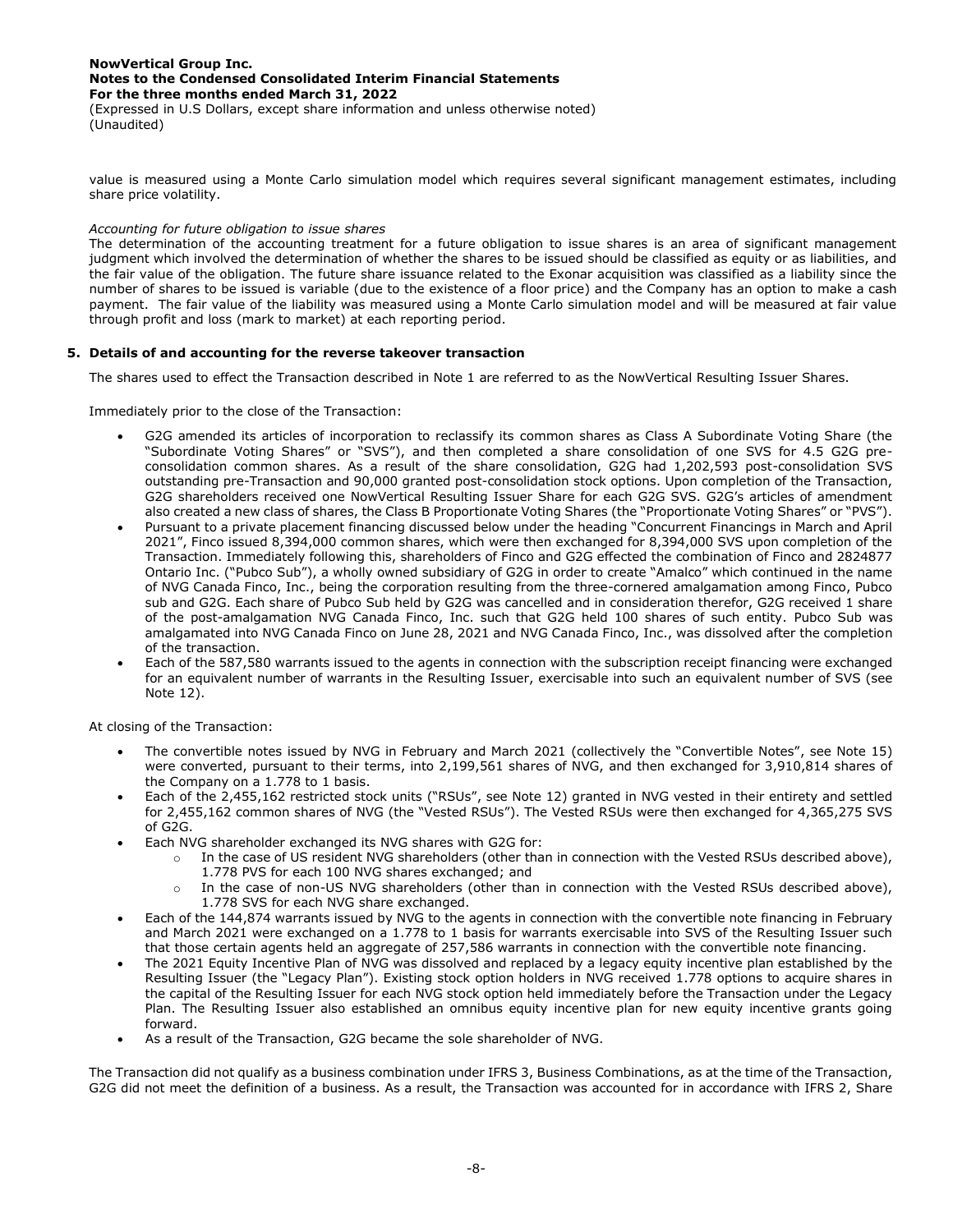(Expressed in U.S Dollars, except share information and unless otherwise noted) (Unaudited)

Based Payments, as a reverse takeover asset acquisition with NVG identified as the accounting acquirer, the net assets of the G2G being treated as the acquired assets, the recapitalization of NVG and the continuation of NVG's financial statements. The difference between the consideration given to acquire G2G and the fair value of G2G's net assets was recorded as a listing expense. These consolidated financial statements present the historical financial information of NVG up to the date of the Transaction.

The fair value of the deemed consideration to former G2G shareholders of \$970,252 (C\$1,202,593) plus \$65,455 (C\$81,129) for replacement options is based on the concurrent financings' C\$1.00 per share price in the Private Placement and the price per share received by NVG for common stock issued in April 2021. The options held by G2G shareholders had previously been fully vested and as such the total amount of the replacement options was included in the consideration. The fair value of the replacement options was estimated on the date of the transaction using the Black-Scholes option pricing model with the following assumptions: dividend yield of 0%, risk free discount rate of 0.40%, expected volatility of 88.90%, forfeiture rate of 0%, and expected life of 1 year.

### **Fair value of Resulting Issuer Shares Retained by G2G shareholders:**

| Common shares                                | \$970,252   |
|----------------------------------------------|-------------|
| Options                                      | 65,455      |
|                                              | 1,035,707   |
| Less: Fair Value of G2G Net Assets Acquired  | (24,597)    |
| <b>Total Listing Expense</b>                 | \$1,011,110 |
|                                              |             |
| <b>Fair Value of G2G Net Assets Acquired</b> |             |
| Cash                                         | 37,128      |
| Accounts payable and accrued expenses        | (12, 531)   |
|                                              | \$24,597    |

#### *Concurrent Financings in March and April 2021*

On March 23, 2021, the Company completed a private placement offering of subscription receipts for gross proceeds of approximately \$6.7 million (C\$8,394,000) through its wholly-owned subsidiary, Finco. Each subscription receipt entitled the holder to one common share of Finco, which was exchanged for one SVS of the Resulting Issuer upon completion of the Transaction. The Company agreed to pay the agents a cash fee of approximately \$467,000 (CAD \$587,580) in connection with the private placement and granted the agents 587,580 warrants to purchase one common share of Finco (then exchanged for one warrant to purchase one SVS of the Resulting Issuer). Net of the agent's cash fee and transaction expenses, the Company raised \$5,884,753.

On April 29, 2021, the Company received \$806,800 (C\$1,000,000) in connection with the issuance of 562,430 newly issued common shares, which on the completion of the Transaction on June 28, 2021 converted into 1,000,000 SVS (at a forward-split ratio of 1.778:1).

### **6. Acquisitions**

#### *CoreBI S.A. and CoreBI S.A.S.*

On February 16, 2022, the Company acquired 100% of the issued and outstanding securities of CoreBI S.A. and CoreBI S.A.S. (together, "CoreBI"), data science and analytics consulting companies based in Latin America, thereby obtaining control of both companies. The acquisition was made to enhance the Company's data analytics services business. The Company accounted for this transaction as an acquisition of a business. In connection with the acquisition, the Company made a cash payment of \$3.0 million and has a deferred cash payment of \$1.75 million payable on February 16, 2023 (which is payable provided certain corporate objectives are satisfied). Future payments of up to a maximum aggregate of US\$3.25 million, payable on the first, second, third, and fourth year anniversaries of closing, are due upon CoreBI achieving certain adjusted EBITDA targets. The deferred cash payment of \$1.75 million is related to continued employment and is recorded to compensation expense over the twelve-month period. The future payments represent contingent purchase consideration and have been recorded as a liability measured at fair value that will be revalued through profit and loss at each reporting period. In connection with the acquisition, the Company incurred acquisition-related costs of \$98,215 which have been recorded in administrative expenses. Goodwill has been allocated to the Solutions operating segment and is not expected to be deductible for tax purposes. CoreBI has contributed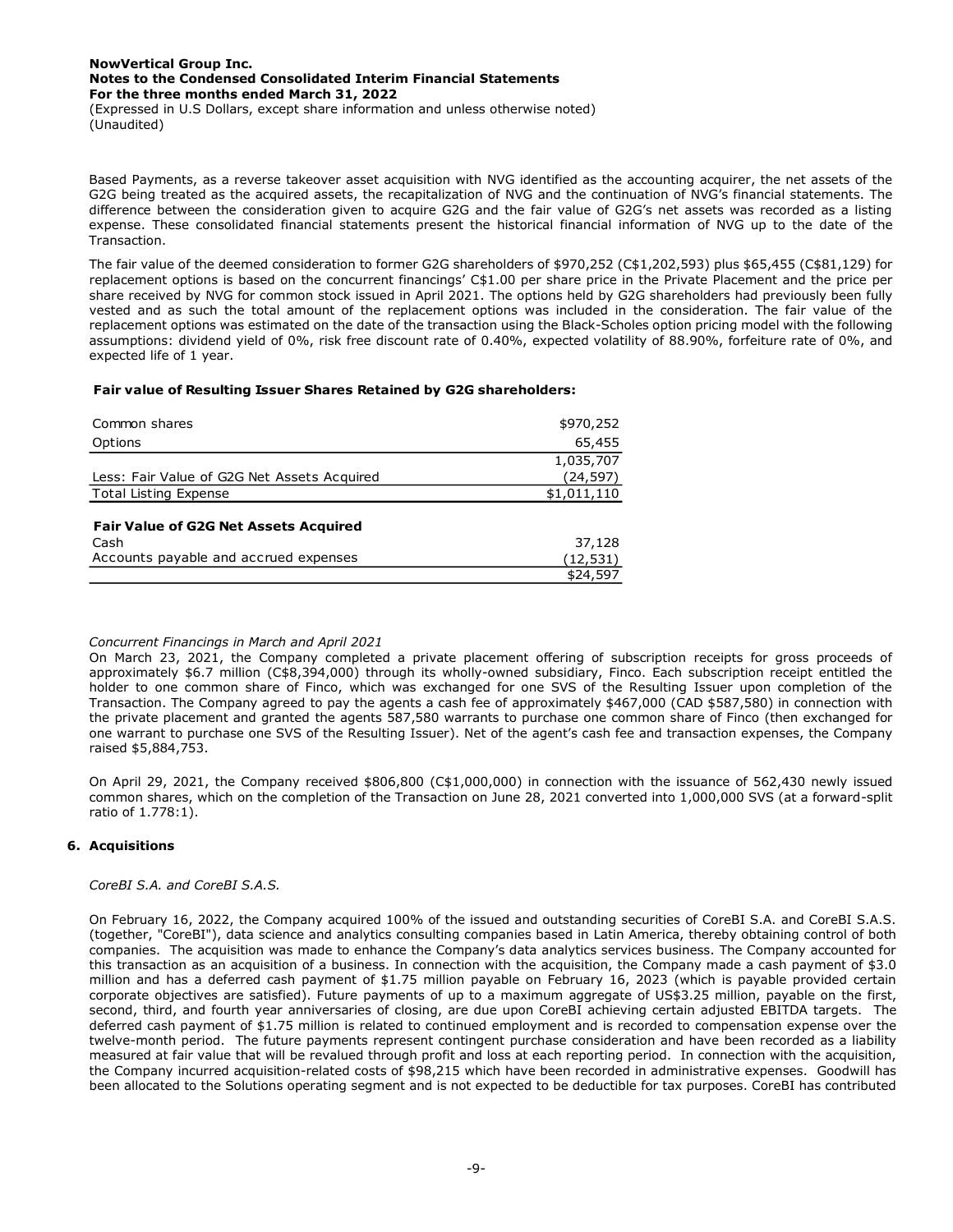(Expressed in U.S Dollars, except share information and unless otherwise noted) (Unaudited)

\$1,209,611 and \$183,686 to the Company's revenues and profit, respectively, from the acquisition date to March 31, 2022. Had the acquisition occurred on January 1, 2022, the Company's revenue for the three months ended March 31, 2022 would have been \$3,746,535 and the Company's net loss for the three months ended March 31, 2022 would have been \$1,577,901. In determining these amounts, the Company has assumed that the fair values of the net assets acquired that were estimated and accounted for on the dates of acquisition would have been the same as if the acquisition had occurred on January 1, 2022.

#### *Exonar Ltd.*

On March 25, 2022, the Company acquired 100% of the issued and outstanding securities of Exonar Ltd. ("Exonar"), a UK-based software solutions firm, through its subsidiary NowVertical UK Limited, thereby obtaining control. The acquisition was made to enhance the Company's data compliance software business. The Company accounted for this transaction as an acquisition of a business. In connection with the acquisition, the Company made a cash payment of \$149,999 cash and agreed to issue Subordinate Voting Shares on March 25, 2023 valued at \$500,000 at the greater of (A) the Canadian dollar equivalent of US\$1 per share and (B) the Company's 20-day volume weighted average trading price on the day prior to issuance, less the maximum discount permitted under the rules of the TSXV. The Company has the option to pay the \$500,000 in cash. In connection with the acquisition, the Company incurred acquisition-related costs of \$90,073 which have been recorded in administrative expenses. Goodwill has been allocated to the Origin operating segment and is not expected to be deductible for tax purposes. Exonar has contributed \$3,410 and \$56,031 to the Company's revenues and net loss, respectively, from the acquisition date to March 31, 2022. Had the acquisition occurred on January 1, 2022, the Company's revenue for the three months ended March 31, 2022 would have been \$2,659,531 and the Company's net loss for the three months ended March 31, 2022 would have been \$2,925,269. In determining these amounts, the Company has assumed that the fair values of the net assets acquired that were estimated and accounted for on the dates of acquisition would have been the same as if the acquisition had occurred on January 1, 2022.

The following table summarizes the consideration paid and the preliminary allocation of the purchase price based on the fair values of the acquired assets and liabilities of CoreBI and Exonar at their respective dates of acquisition: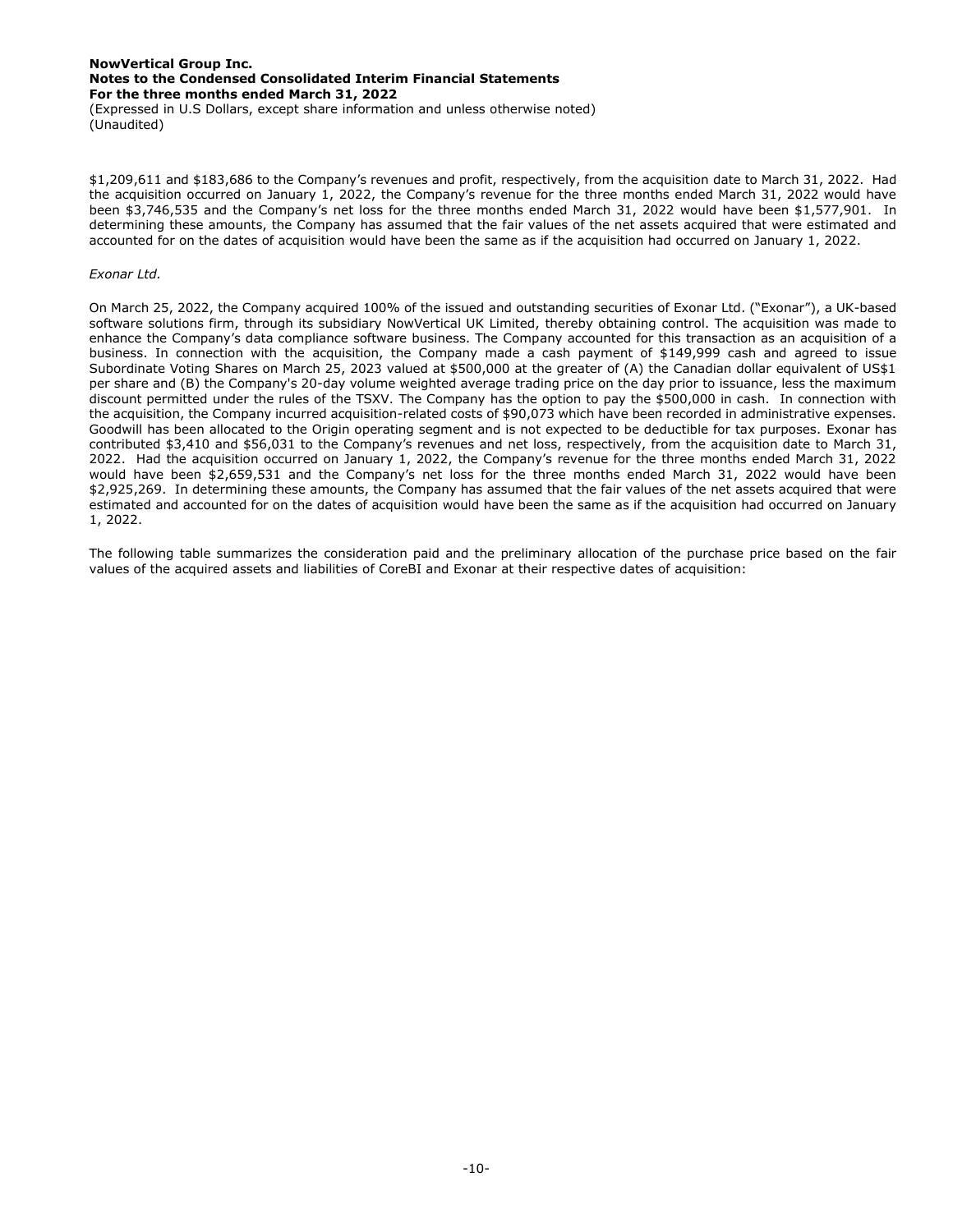(Expressed in U.S Dollars, except share information and unless otherwise noted) (Unaudited)

|                                                | CoreBI          | Exonar        | Total         |
|------------------------------------------------|-----------------|---------------|---------------|
| Fair value of consideration transferred:       |                 |               |               |
| Amount settled in cash                         | \$<br>3,000,000 | \$<br>149,999 | \$3,149,999   |
| Future amount to be settled in cash or equity  | 1,021,000       | 284,000       | 1,305,000     |
|                                                | 4,021,000       | 433,999       | 4,454,999     |
|                                                |                 |               |               |
| Fair value of net assets acquired:             |                 |               |               |
| Property and equipment, net                    | 189,212         | 46,476        | 235,688       |
| Goodwill                                       | 1,618,160       | 765,351       | 2,383,511     |
| Intangible assets                              | 1,236,000       | 462,000       | 1,698,000     |
| Total non-current assets                       | 3,043,372       | 1,273,827     | 4,317,199     |
| Accounts receivable and other current assets   | 928,603         | 981,401       | 1,910,004     |
| Unbilled revenue                               | 559,286         |               | 559,286       |
| Cash                                           | 728,221         | 84,354        | 812,575       |
| Total current assets                           | 2,216,110       | 1,065,755     | 3,281,865     |
| Deferred tax liability                         | (381,750)       |               | (381, 750)    |
| Total non-current liabilities                  | (381,750)       |               | (381,750)     |
| Accounts payable                               | (194, 216)      | (504, 723)    | (698, 939)    |
| Accrued expenses and other current liabilities | (662, 516)      | (1,094,860)   | (1,757,376)   |
| Deferred revenue                               |                 | (306,000)     | (306,000)     |
| Total current liabilities                      | (856, 732)      | (1,905,583)   | (2,762,315)   |
|                                                | \$4,021,000     | \$<br>433,999 | \$4,454,999   |
| Cash impact of acquisitions:                   |                 |               |               |
| Consideration transferred settled in cash      | 3,000,000       | 149,999       | 3,149,999     |
| Cash acquired                                  | (728, 221)      | (84, 354)     | (812, 575)    |
| Net cash outflow on acquisition                | \$ 2,271,779    | \$<br>65,645  | \$ 2,337,424  |
|                                                |                 |               |               |
| Acquisition costs charged to expense           | \$<br>98,215    | \$<br>90,073  | \$<br>188,288 |

Intangible assets acquired were as follows:

CoreBI: Customer Relationships - \$1,108,000 with a useful life of 12.5 years, Trade Name - \$83,000 with a useful life of 2 years; and Non-compete Agreements - \$45,000 with a useful life of 4 years.

Exonar: Developed Technology - \$342,000 with a useful life of 4 years; Customer Relationships - \$89,000 with a useful life of 4.7 years; and Trade Name - \$31,000 with a useful life of 2 years.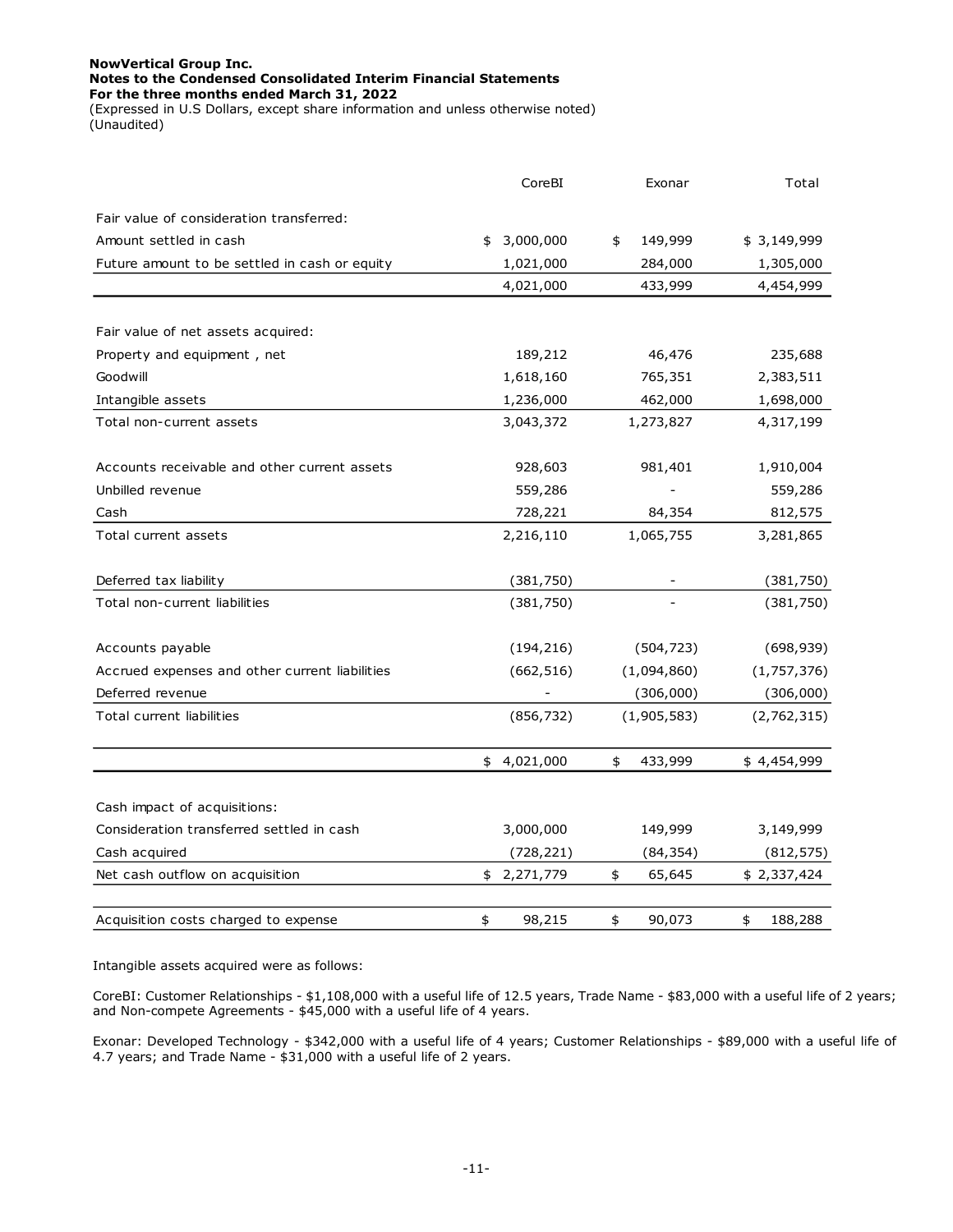(Expressed in U.S Dollars, except share information and unless otherwise noted) (Unaudited)

### **7. Consideration payable related to acquired companies**

|                                                                               | As at<br>March 31, 2022    | As at<br>December 31, 2021 |
|-------------------------------------------------------------------------------|----------------------------|----------------------------|
| Current liabilities:<br>Consideration payable<br>Equity consideration payable | \$<br>3,556,755<br>284,000 | \$<br>1,905,380            |
| Contingent consideration payable                                              | 375,000                    |                            |
| Long-term liabilities:<br>Contingent consideration payable                    | 446,000                    |                            |
| Consideration payable                                                         |                            | 1,435,250                  |

Amounts payable are in relation to acquired companies and are comprised of cash consideration, equity consideration and contingent consideration. Consideration payable represents deferred cash payments, holdbacks, and purchase price adjustments due within one year, equity consideration payable represents the fair value of an obligation to issue shares in the future, and contingent consideration payable represents the fair value of potential future performance-based earn-out payments.

#### **8. Revenues**

The following table summarizes revenue by type of service:

|                                           | Three months ended<br>March 31, 2022 | Three months ended<br>March 31, 2021 |
|-------------------------------------------|--------------------------------------|--------------------------------------|
| Maintenance and support                   | 750,000                              | 268,626                              |
| Consulting services                       | 1,296,680                            | 50,081                               |
| Software-as-a-service and other recurring | 547,765                              |                                      |
|                                           | 2,594,445                            | 318,707                              |

The following table summarizes revenue by the customer's country of domicile:

|                 | Three months ended<br>March 31, 2022 | Three months ended<br>March 31, 2021 |
|-----------------|--------------------------------------|--------------------------------------|
| United States   | 1,261,162                            | 318,707                              |
| Argentina       | 1,186,949                            | $\overline{\phantom{a}}$             |
| Other countries | 146,334                              | $\overline{\phantom{a}}$             |
|                 | 2,594,445                            | 318,707                              |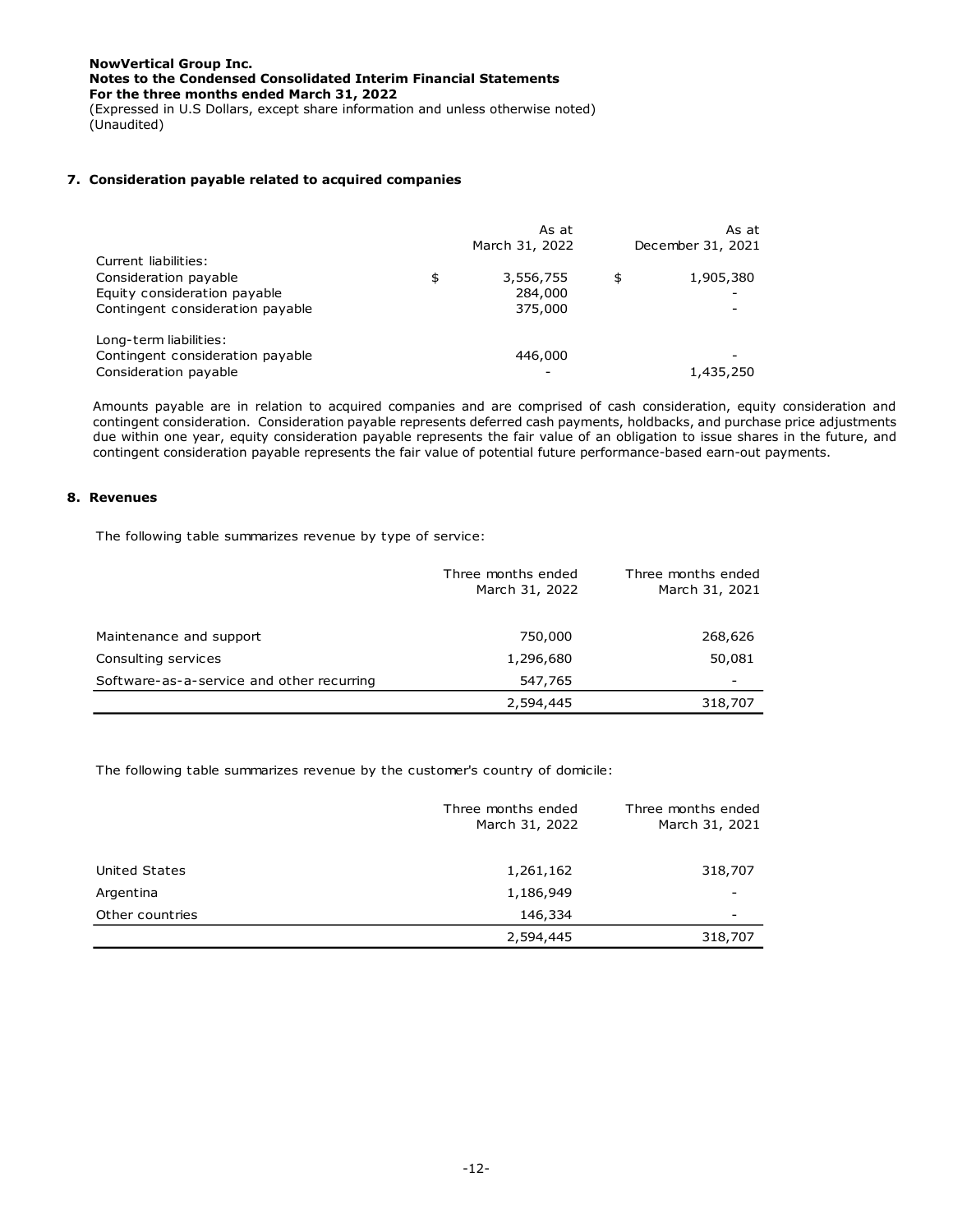(Expressed in U.S Dollars, except share information and unless otherwise noted) (Unaudited)

The following table provides information about deferred revenue.

|                                                                | Three months ended<br>March 31, 2022 | Three months ended<br>March 31, 2021 |            |  |
|----------------------------------------------------------------|--------------------------------------|--------------------------------------|------------|--|
| Opening balance                                                | \$<br>1,323,710                      | \$                                   | 268,626    |  |
| Decrease from revenue recognized that was included in the      |                                      |                                      |            |  |
| deferred revenue balance at the beginning of the period        | (860,024)                            |                                      |            |  |
| Increase from business acquisitions                            | 306,000                              |                                      | (268, 626) |  |
| Decrease from revenue recognized that arose from acquired      |                                      |                                      |            |  |
| deferred revenue balance in the current period                 | (3, 410)                             |                                      |            |  |
| Increase due to cash received, excluding amounts recognized as |                                      |                                      |            |  |
| revenue during the period                                      | 696,248                              |                                      | 31,089     |  |
| Balance at March 31                                            | 1,462,524                            |                                      | 31,089     |  |
|                                                                |                                      |                                      |            |  |
| Deferred revenue classified as a current liability             | 1,455,381                            |                                      | 31,089     |  |
| Deferred revenue classified as a non-current liability         | 7.143                                |                                      |            |  |

Unbilled contract revenue relates to the Company's right to consideration for work completed but not billed at the reporting date for consulting services contracts.

### **9. Segment reporting**

At March 31, 2022, the Company is comprised of four operating segments: Origin (formerly Signafire, plus Integra since its acquisition on August 5, 2021, certain of the operations of Now Vertical Group, Inc. and Exonar since its acquisition on March 25, 2022), Solutions (formerly Seafront and certain of the operating costs of Now Vertical Group, Inc.), CoreBI, and Affinio. Origin provides data fusion and compliance software and certain related services. Solutions and CoreBi provide data analytics consulting services. Affinio provides data analytics software.

For segment reporting purposes, the CEO is the Chief Operating Decision Maker ("CODM"). The determination of the Company's reportable segments is based on its organization structure and how the information is reported to the CODM on a regular basis. The accounting policies of the reportable segments are the same as those described in the significant accounting policies.

During the three month period to March, 31 2022, there were no changes from prior periods in the measurement methods used to determine operating segments and reported segment profit or loss, except that CoreBI is a new operating segment since its acquisition on February 16, 2022, and the Origin operating segment includes Exonar since its acquisition on March 25, 2022.

Information related to each operating segment is set out below. Segment income (loss) before taxes is used to measure performance because management believes this information is the most relevant in evaluating the results of the respective segments. The amortization of intangible assets for each segment is included in the cost of revenue, reducing the gross profit. Cost of revenue for the operating segments for the three months ended March 31, 2022 includes \$216,245 in amortization expense (2021: \$65,263). Administrative expenses of each segment include the corporate costs that are directly or indirectly attributable to the business units and which are allocated to each segment based on revenue. Administrative expenses allocated to operating segments for the three months ended March 31, 2022 were \$340,958 (2021: \$Nil).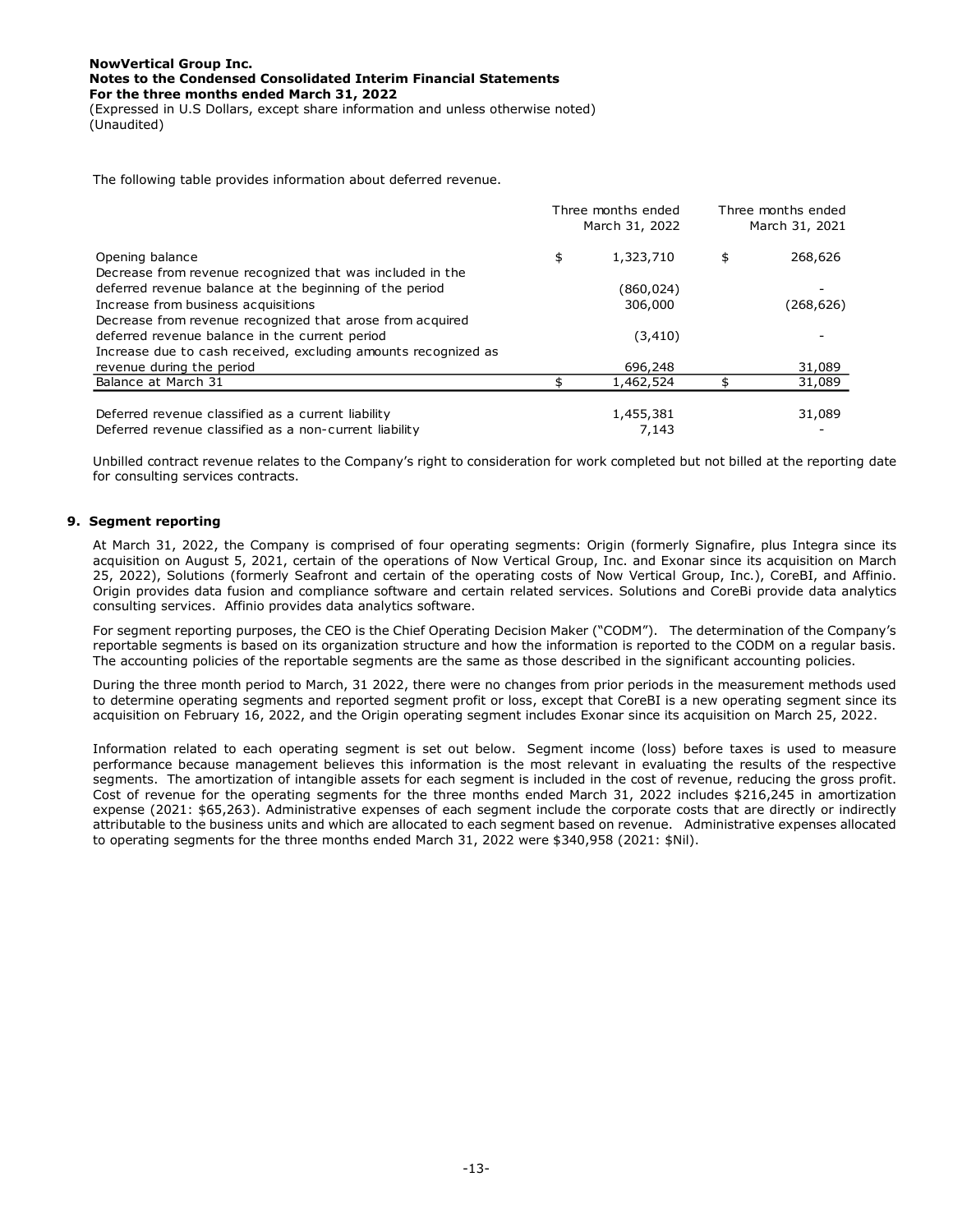(Expressed in U.S Dollars, except share information and unless otherwise noted) (Unaudited)

### **Three months ended March 31, 2022:**

|                                   | Origin   | CoreBi |             | Solutions |           | Affinio |           | Corporate |           | Total         |  |
|-----------------------------------|----------|--------|-------------|-----------|-----------|---------|-----------|-----------|-----------|---------------|--|
| Revenue                           | 902,504  |        |             |           | 87,069    |         | 395,261   |           |           |               |  |
|                                   |          |        | \$1,209,611 |           |           | \$      |           | \$        | -         | \$2,594,445   |  |
| Gross profit                      | 787,955  |        | 498,571     |           | 4,924     |         | 93,071    |           |           | 1,384,521     |  |
| Administrative and other expenses | 789.648) |        | (658,482)   |           | (202,258) |         | (547,260) |           | (959,256) | (3, 156, 904) |  |
| Income (loss) before taxes        | (1,693)  |        | (159, 911)  |           | (197,334) |         | (454,189) |           | (959,256) | (1,772,383)   |  |

## **Three months ended March 31, 2021:**

|                                   | Origin    | Solutions<br>CoreBi |                          | Affinio      | Corporate                      |  | Total       |  |             |
|-----------------------------------|-----------|---------------------|--------------------------|--------------|--------------------------------|--|-------------|--|-------------|
| Revenue                           | 268,626   | \$                  | $\overline{\phantom{a}}$ | \$<br>50,081 | \$<br>$\overline{\phantom{a}}$ |  | -           |  | 318,707     |
| Gross profit                      | 168,321   |                     | $\overline{\phantom{a}}$ | 6,755        | -                              |  |             |  | 175,076     |
| Administrative and other expenses | 1,572,374 |                     | $\overline{\phantom{a}}$ | (83, 279)    | $\overline{\phantom{a}}$       |  | (3,290,999) |  | (1,801,904) |
| Income (loss) before taxes        | 1,740,695 |                     | $\overline{\phantom{a}}$ | (76,524)     | -                              |  | (3,290,999) |  | (1,626,828) |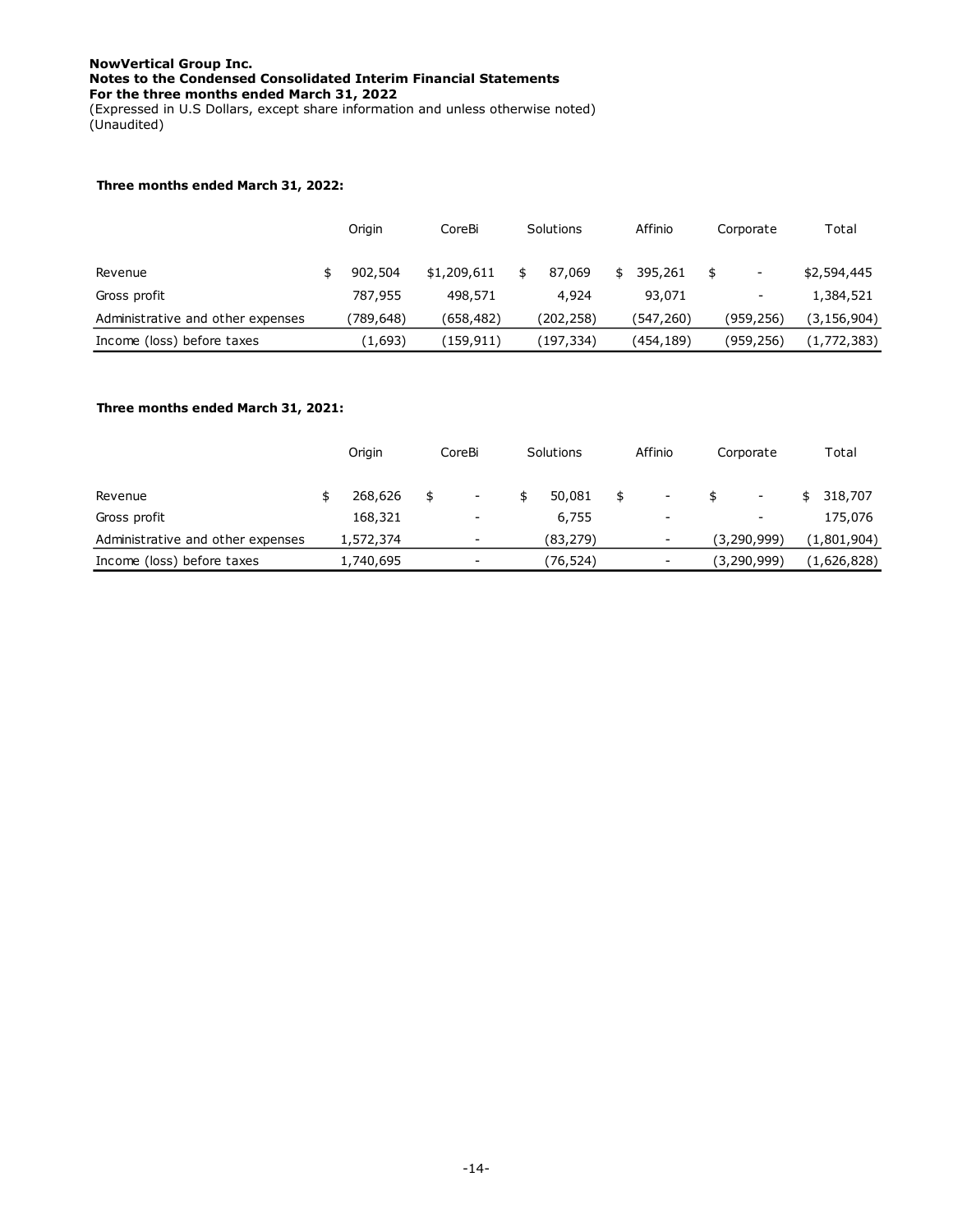(Expressed in U.S Dollars, except share information and unless otherwise noted) (Unaudited)

### **10. Intangible assets**

Details of the Company's intangible assets and their carrying amounts are as follows:

#### **Three months ended March 31, 2022**

|                           | Trade Names   | Customer<br>Relationships | Developed<br>Technology | Licensed<br>Technology | Non-Compete<br>Agreements | Total           |
|---------------------------|---------------|---------------------------|-------------------------|------------------------|---------------------------|-----------------|
| Cost:                     |               |                           |                         |                        |                           |                 |
| Opening                   | \$<br>768,614 | \$<br>668,787             | \$<br>2,348,000         | \$<br>323,000          | \$<br>254,000             | \$4,362,401     |
| Acquisitions              | 114,000       | 1,197,000                 | 342,000                 |                        | 45,000                    | 1,698,000       |
| Closing                   | 882,614       | 1,865,787                 | 2,690,000               | 323,000                | 299,000                   | 6,060,401       |
| Accumulated Amortization: |               |                           |                         |                        |                           |                 |
| Opening                   | 94,802        | 139,769                   | 135,417                 | 16,150                 | 13,694                    | 399,831         |
| Amortization expense      | 30,037        | 47,407                    | 93,633                  | 16,150                 | 23,389                    | 210,616         |
| Foreign exchange          | 883           | 661                       | 2,508                   | 645                    | 931                       | 5,629           |
| Closing                   | 125,722       | 187,837                   | 231,558                 | 32,945                 | 38,014                    | 616,076         |
| Net book value            | 756,892       | \$<br>1,677,950           | 2,458,442               | 290,055                | 260,986                   | \$<br>5,444,325 |

### **Three months ended March 31, 2021**

|                           | Trade Names   | Customer<br>Relationships |    | Developed<br>Technology | Licensed<br>Technology   | Non-Compete<br>Agreements | Total           |
|---------------------------|---------------|---------------------------|----|-------------------------|--------------------------|---------------------------|-----------------|
| Cost:                     |               |                           |    |                         |                          |                           |                 |
| Opening                   | \$<br>638,000 | \$<br>636,000             | \$ | 378,000                 | \$<br>٠                  | \$<br>1,000               | \$1,653,000     |
| Acquisitions              |               |                           |    |                         |                          |                           |                 |
| Closing                   | 638,000       | 636,000                   |    | 378,000                 |                          | 1,000                     | 1,653,000       |
| Accumulated Amortization: |               |                           |    |                         |                          |                           |                 |
| Opening                   | 5,825         | 10,650                    |    | 5,250                   | $\overline{\phantom{0}}$ | 28                        | 21,753          |
| Amortization expense      | 17,475        | 31,955                    |    | 15,750                  |                          | 83                        | 65,263          |
| Closing                   | 23,300        | 42,605                    |    | 21,000                  | ٠                        | 111                       | 87,016          |
| Net book value            | \$<br>614,700 | \$<br>593,395             | S  | 357,000                 | \$                       | 889                       | 1,565,984<br>\$ |

Amortization expense (and related foreign exchange) of \$216,245 (2021: \$65,263) is included in cost of revenue in the consolidated statements of loss.

### **11. Goodwill**

 $\overline{a}$ l,

The following table provides information about the changes in goodwill.

|                                        | Three months ended<br>March 31, 2022 | Three months ended<br>March 31, 2021 |                          |
|----------------------------------------|--------------------------------------|--------------------------------------|--------------------------|
| Opening balance                        | 6,908,953                            |                                      | 2,397,306                |
| Acquired through business combinations | 2,383,511                            |                                      | $\overline{\phantom{0}}$ |
| Balance                                | 9,292,464                            |                                      | 2,397,306                |

For the purpose of impairment testing, goodwill for each CGU is allocated to the Company's business units, which represent the lowest level within the Company at which goodwill is monitored for internal purposes. Goodwill for each business unit is as follows: Origin \$3,878,745, Solutions \$722,773, and Affinio \$3,762,196.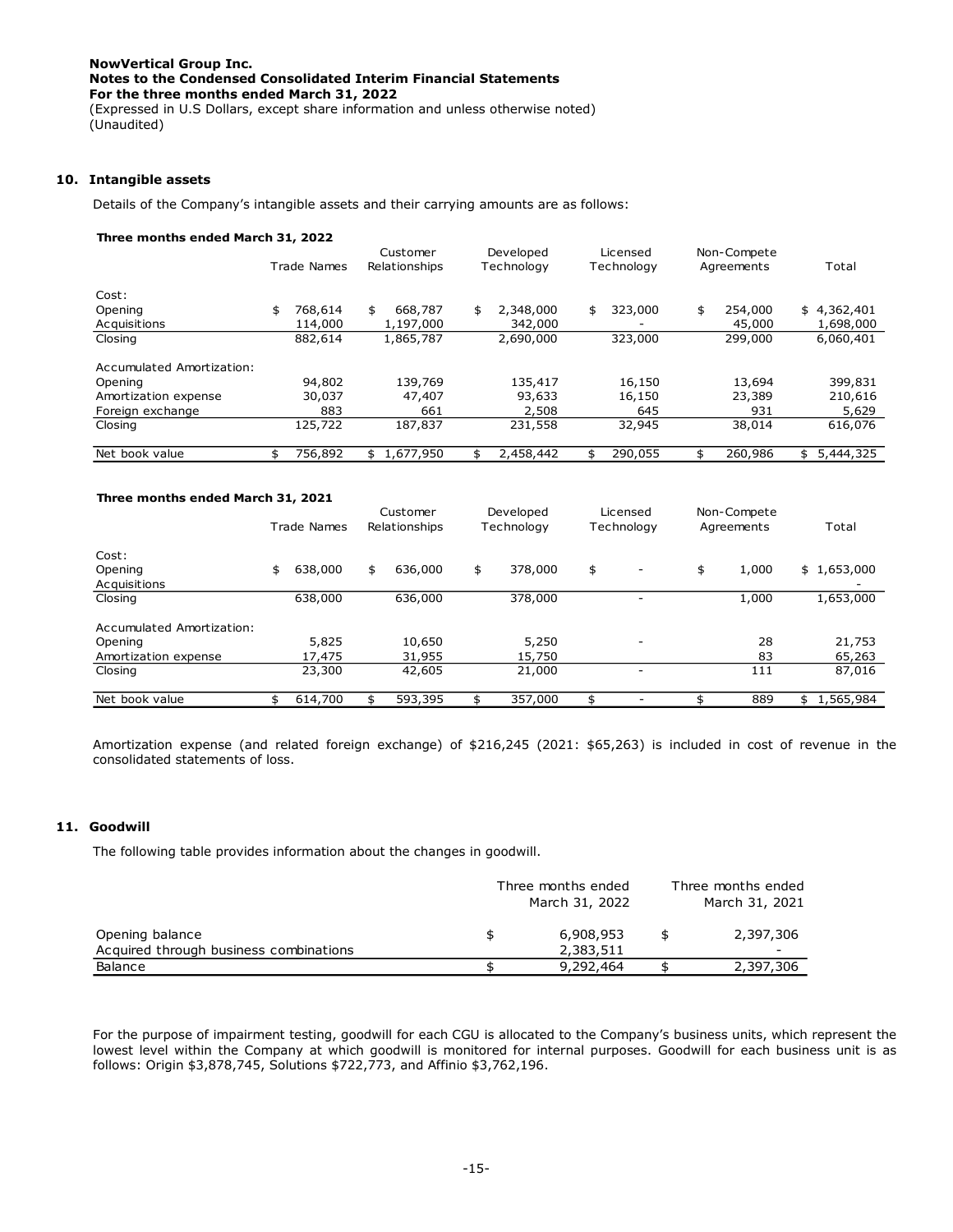#### **NowVertical Group Inc. Notes to the Condensed Consolidated Interim Financial Statements For the three months ended March 31, 2022** (Expressed in U.S Dollars, except share information and unless otherwise noted)

(Unaudited)

### **12. Loan payable and long-term debt**

|                        | Three months ended<br>March 31, 2022 |            | Three months ended<br>March 31, 2021 |           |  |
|------------------------|--------------------------------------|------------|--------------------------------------|-----------|--|
| Opening balance        | \$                                   | 1,418,751  | \$                                   | 1,327,018 |  |
| Interest expense       |                                      | 12,926     |                                      | 16,588    |  |
| Repayments             |                                      | (352, 300) |                                      | (40,000)  |  |
| Revaluation            |                                      | 11,050     |                                      |           |  |
| Balance at December 31 |                                      | 1,090,427  |                                      | 1,303,606 |  |
|                        |                                      |            |                                      |           |  |
|                        |                                      |            |                                      |           |  |
|                        |                                      |            |                                      |           |  |

| Current portion   | 449,448 | 1,303,606                |
|-------------------|---------|--------------------------|
| Long-term portion | 640.979 | $\overline{\phantom{0}}$ |

The loan payable is a securities loan agreement assumed upon acquisition of Signafire (the "TCA Agreement") which is collateralized by substantially all the assets and equity of Signafire. The original loan of \$1,327,018 bore interest at 15%. The loan was renegotiated in 2021 to a payment of \$651,803 by December 31, 2021 and a further \$677,874 to be paid in six monthly payments of \$112,979 beginning January 31, 2022. The Company adjusted the value of the loan based on the revised payment terms (which included an 8% interest rate on the future payments), resulting in a gain of \$196,107 which was recorded in administrative expenses in profit and loss in 2021. The balance of the loan payable at March 31, 2022 is \$334,469.

Long-term debt consists of four unsecured, non-interest-bearing loans from Atlantic Canada Opportunities Agency to Affinio, denominated in Canadian dollars. The debt was initially recorded at fair value, estimated using future payments discounted at a market rate of interest. The adjustment is amortized into profit and loss over the term of the debt as interest expense. Interest expense in 2021 was \$8,712. The balance of the long-term debt at March 31, 2022 is \$755,958 (including the current portion).

Estimated principal repayments over the next five years are as follows:

| 2022 | \$765,037 |
|------|-----------|
| 2023 | \$156,892 |
| 2024 | \$149,015 |
| 2025 | \$130,625 |
| 2026 | \$129,915 |

### **13. Share capital**

a) Authorized

Unlimited number of Class A Subordinate Voting Shares, and unlimited number of Class B Proportionate Voting Shares without par value.

### b) Issued and fully paid

|                                          | Three months ended<br>March 31, 2022 | Three months ended<br>March 31, 2021 |
|------------------------------------------|--------------------------------------|--------------------------------------|
| Beginning of period                      | 62,042,153                           | 28,601,160                           |
| Vesting of restricted shares             |                                      | 10,752                               |
| Issuance of shares - exercise of options | 5,968                                |                                      |
| End of period                            | 62,048,121                           | 28,611,912                           |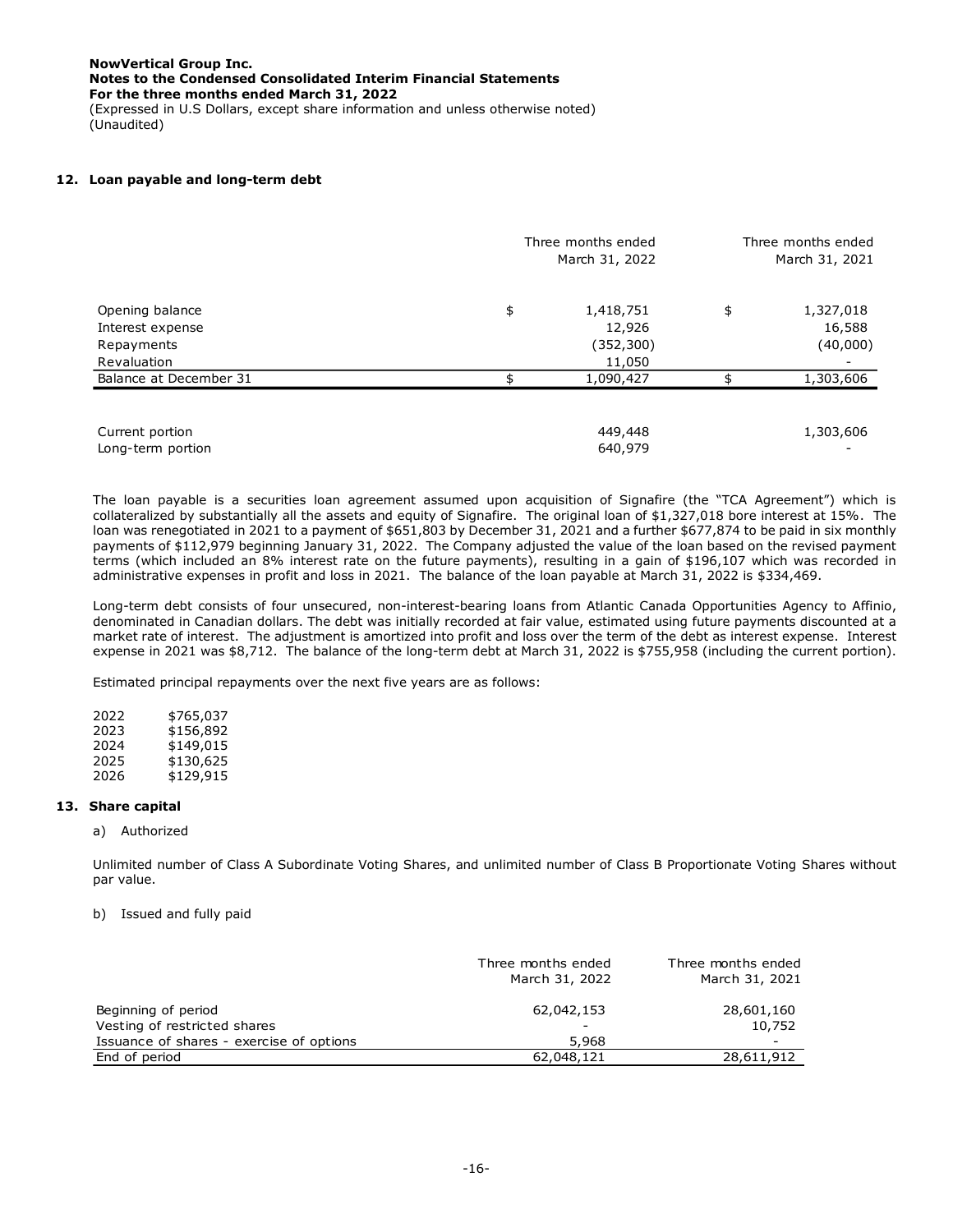(Expressed in U.S Dollars, except share information and unless otherwise noted) (Unaudited)

### c) Stock Options:

The Company has an omnibus equity incentive plan (the "Omnibus Plan") which provides that the Board of Directors of the Company may from time to time, in its discretion, grant to directors, officers, employees and consultants of the Company nontransferable equity-based awards, including stock options, to purchase Subordinate Voting Shares, restricted stock units, deferred stock units, and performance stock units (collectively "Awards"). The Company is authorized to grant up to 6,965,646 Subordinate Voting Shares as Awards pursuant to the Omnibus Plan. The Board of Directors determines the price per Award which may be allocated to each director, officer, employee and consultant and all other terms and conditions of the Award. Stock options typically vest over four years and become partially exercisable on the first anniversary date the options were granted, and Awards vest pursuant to the Omnibus Plan. The Company also has a legacy equity incentive plan which it has granted stock options to certain employees and contractors previously, and which such plan is no longer being used for new grants.

During the three months ended March 31, 2022, the Company recognized \$73,330 (2021: \$214,863) in share-based compensation expense. The fair value of the options granted in the quarter was estimated using the Black-Scholes option pricing model on the date of grant using the following assumptions: risk free rate 1.42%, expected life 4 years, expected volatility 82% based on comparable companies, forfeiture rate 0%, and dividend yield 0%.

The following table shows the stock options activity during the period:

|                               | Number of options | Weighted average<br>exercise price | Weighted average<br>remaining life (years) |
|-------------------------------|-------------------|------------------------------------|--------------------------------------------|
| Outstanding, January 1, 2022  | 4,038,738         | 0.90                               | 9.44                                       |
| Granted                       | 485,000           | 0.92                               | 9.98                                       |
| Exercised                     | (22, 245)         | 0.82                               | 9.19                                       |
| Outstanding, March 31, 2022   | 4,501,493         | 0.90                               | 9.27                                       |
| Exercisable at March 31, 2022 | 2,664,361         | 0.85                               | 9.04                                       |

#### **14. Income tax provision**

Income tax expense is recognized at an amount determined by multiplying the profit (loss) before tax for the interim reporting period by management's best estimate of the weighted-average annual income tax rate expected for the full financial year, adjusted for the tax effect of certain items recognized in full in the interim period. As such, the effective tax rate in the interim financial statements may differ from management's estimate of the effective tax rate for the annual financial statements.

For the three-months ended March 31, 2022, the Company recorded an income tax expense of \$48,086 on pre-tax book loss of \$1,772,383. The Company's effective tax rate for the three-months ended March 31, 2022 was (2.71)%, which differs from the Canadian statutory rate of 26.5% primarily due to pre-tax losses for which no benefit was recognized as the Company continues to conclude that its deferred tax assets are not recognizable given the weight of objective evidence as prescribed by the authoritative accounting literature.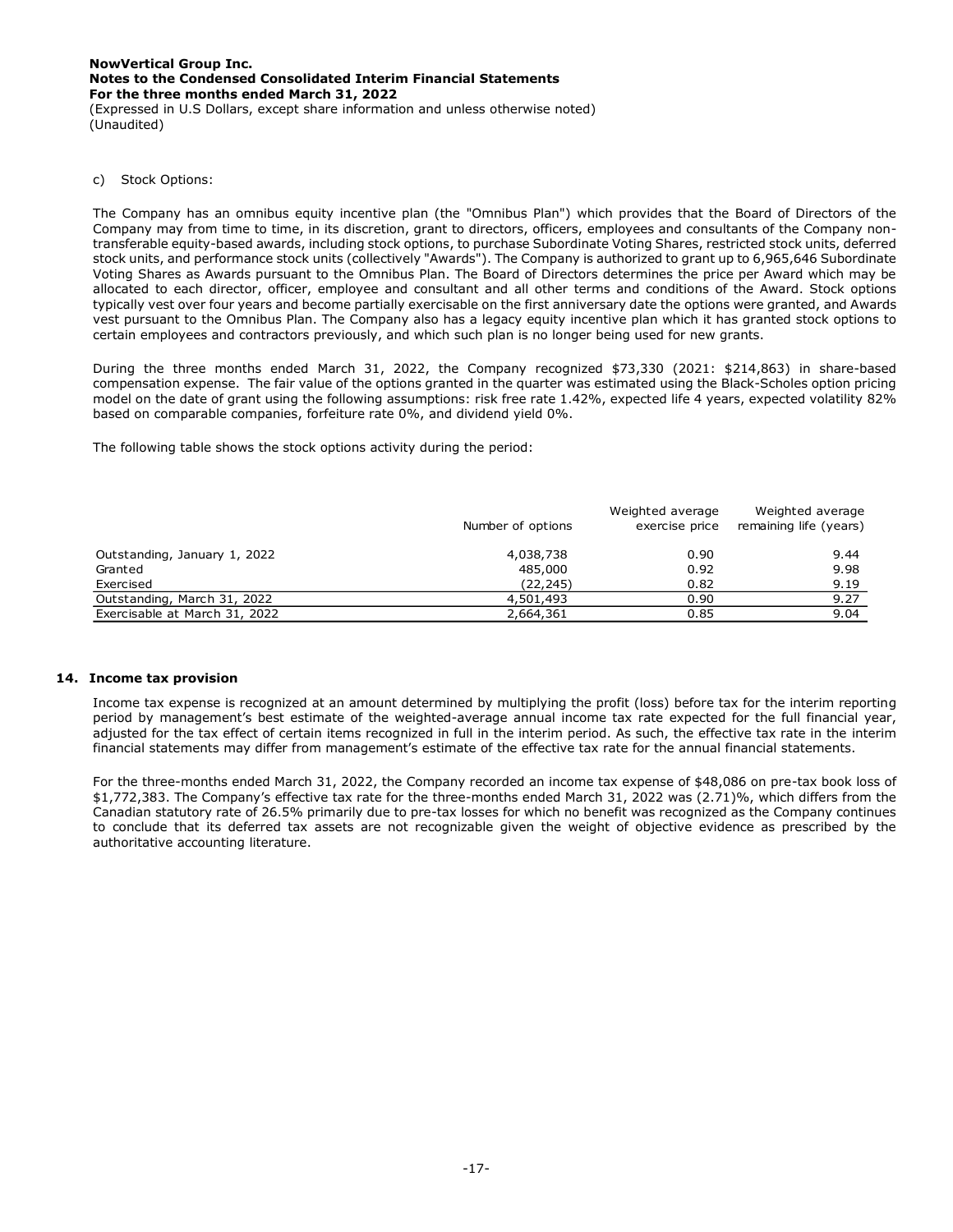(Expressed in U.S Dollars, except share information and unless otherwise noted) (Unaudited)

### **15. Cash flow adjustments and changes in working capital**

The following non-cash adjustments and adjustments for changes in working capital have been made to net loss to arrive at operating cash flow:

|                                               | Three months ended<br>March 31, 2022 | Three months ended<br>March 31, 2021 |
|-----------------------------------------------|--------------------------------------|--------------------------------------|
| Non-cash adjustments in operating activities: |                                      |                                      |
| Depreciation of property and equipment        | \$<br>14,371                         | \$<br>300                            |
| Amortization of intangible assets             | 216,245                              | 65,263                               |
| Income tax expense                            | (122,087)                            |                                      |
| Warrant liability revaluation                 | (731, 398)                           |                                      |
| Foreign exchange related to warrant liability | 11,576                               |                                      |
| Revaluation of debt                           | 11,049                               |                                      |
| Share-based compensation expense              | 73,330                               | 214,863                              |
| Equity adjustment per IAS 29                  | 74,070                               |                                      |
| Gain on settlement of lease                   |                                      | (1,640,370)                          |
|                                               | \$<br>(452,844)                      | \$<br>(1,359,943)                    |
| Net changes in working capital:               |                                      |                                      |
| Deferred revenue                              | \$<br>(167, 186)                     | \$<br>(237,537)                      |
| Trade and other receivables                   | 474,969                              | (26, 233)                            |
| Change in unbilled revenue                    | (394,622)                            |                                      |
| Prepaid expenses and other current assets     | 40,206                               | (113,392)                            |
| Accounts payable                              | 605,682                              | 997,572                              |
| Accrued expenses and other liabilities        | (289,104)                            | 134,157                              |
|                                               | \$<br>269,945                        | \$<br>754,567                        |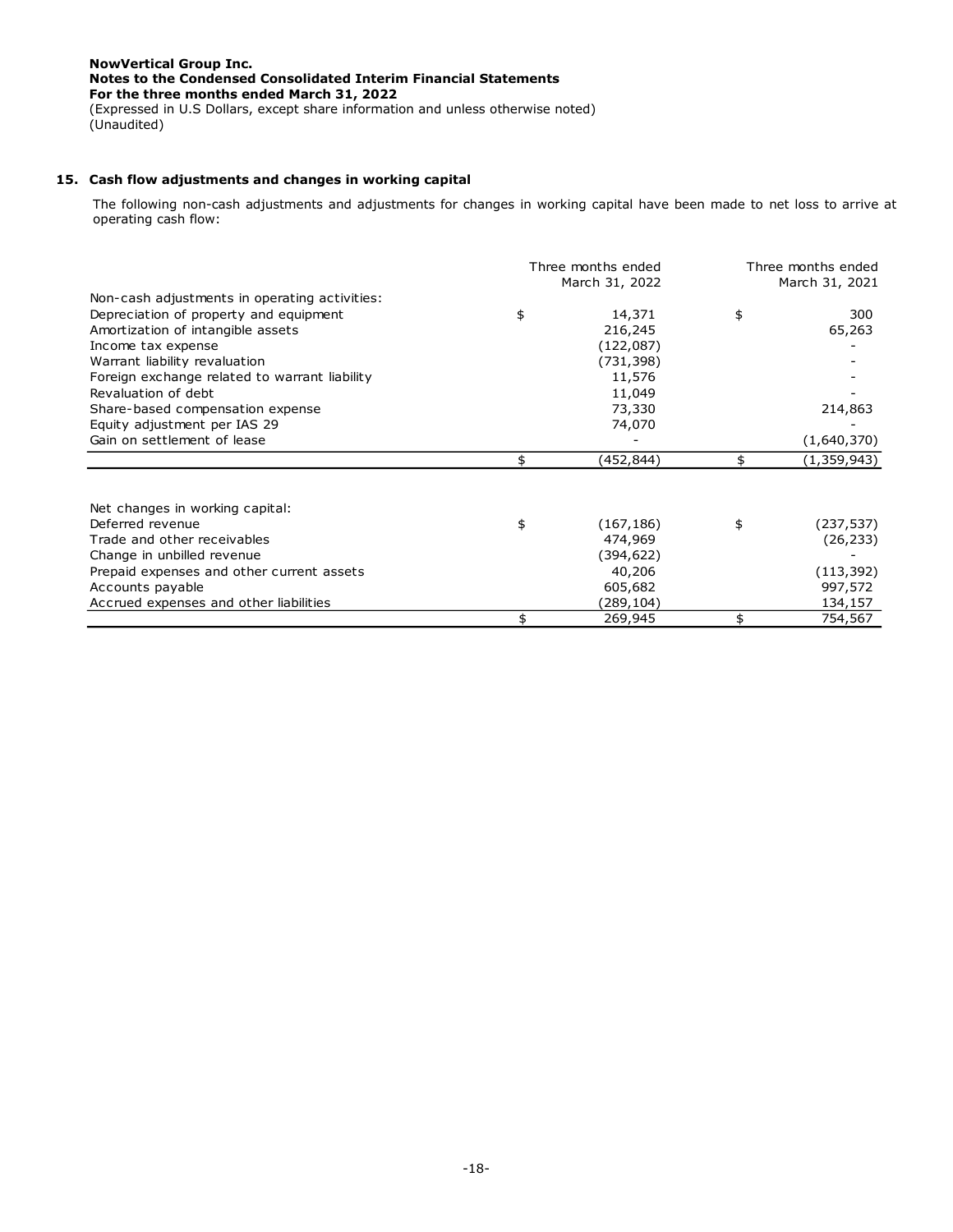(Expressed in U.S Dollars, except share information and unless otherwise noted) (Unaudited)

### **16. Administrative Expenses**

General and administrative expenses include compensation, employee benefits, professional services fees, marketing and investor relations, product development, depreciation, and other general overhead costs.

| Investor relations and filing fees                                    | 192,445         |                 |
|-----------------------------------------------------------------------|-----------------|-----------------|
| Marketing and advertising                                             | 189,057         | 3,327           |
| Product development<br>Loss due to the effect of inflation on the net | 154,844         | 7,488           |
| monetary position                                                     | 108,996         |                 |
| Travel expense                                                        | 66,880          | 477             |
| Share-based compensation expense                                      | 73,330          | 214,863         |
| Depreciation                                                          | 14,371          | 300             |
| Exchange gain                                                         | (42,003)        | (1,631)         |
| Warrant revaluation expense                                           | (731, 398)      |                 |
| Loss on investment                                                    |                 | 1,881,820       |
| Gain on settlement of right of use asset                              |                 | (1,640,370)     |
| Reverse takeover transaction expenses                                 |                 | 854,776         |
|                                                                       | \$<br>3,116,624 | \$<br>1,702,246 |

### **17. Financial Instruments**

### *Fair value*

Fair value represents the price at which a financial instrument could be exchanged in an orderly market, in an arm's length transaction between knowledgeable and willing parties who are under no compulsion to act. The Company classifies the fair value of financial instruments according to the following hierarchy based on the amount of observable inputs used to value the instrument.

Level 1: Fair value measurements are those derived from quoted prices (unadjusted) in the active market for identical assets or liabilities.

Level 2: Fair value measurements are those derived from inputs other than quoted prices that are observable for the asset or liability, either directly (i.e., as prices) or indirectly (derived from prices).

Level 3: Fair value measurements are those derived from valuation techniques that include inputs for the asset or liability that are not based on observable market data.

The carrying amount of cash, accounts receivable, unbilled revenue, taxes receivable, other current assets, accounts payable, accrued expenses and other current liabilities, loan payable, long-term debt, and consideration payable related to acquired companies approximates their fair value due to the short-term maturities of these items. The fair value of the warrants liability is determined using Level 2 valuation techniques. The fair values of equity consideration related to acquired companies and contingent consideration related to acquired companies are determined using Level 3 valuation techniques.